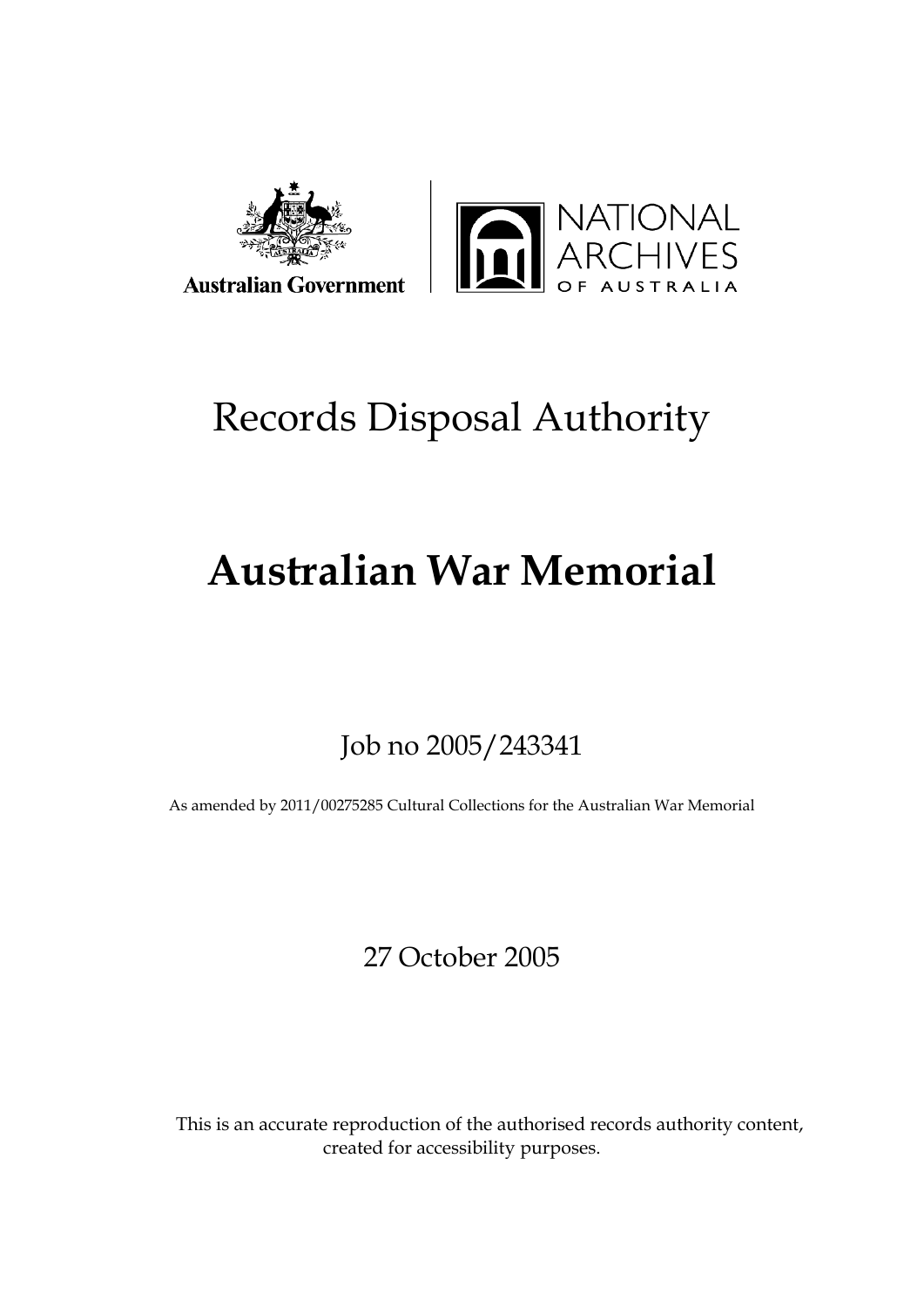© Commonwealth of Australia 2013

This work is copyright. Apart from any use as permitted under the *Copyright Act 1968,* no part may be reproduced by any process without prior written permission from the National Archives of Australia. Requests and inquiries concerning reproduction and rights should be directed to the Publications Manager, National Archives of Australia, PO Box 7425, Canberra Business Centre ACT 2610, Australia.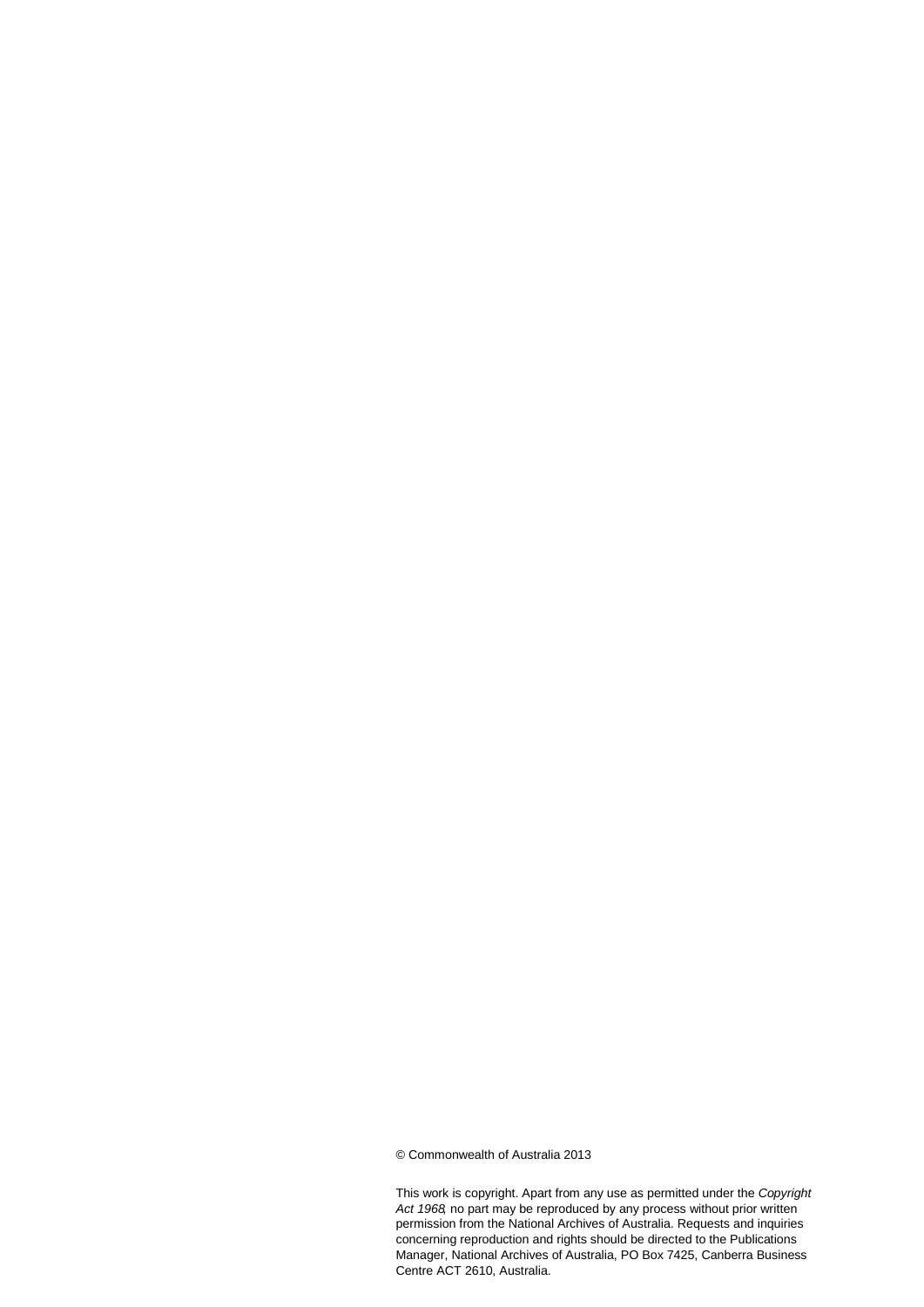Authorisations are not part of this document and can be viewed in the respective Records Authority (as issued). These are available at [www.naa.gov.au](http://www.naa.gov.au/)

## **[Change History](#page-3-0)**

Each entry in this table has been authorised under the Archives Act 1983.

| Date           | Changes                                                                                                                                                                                                                                                                                        |  |
|----------------|------------------------------------------------------------------------------------------------------------------------------------------------------------------------------------------------------------------------------------------------------------------------------------------------|--|
| 14 August 2013 | 2011/00275285 amended 2005/243341 as follows:                                                                                                                                                                                                                                                  |  |
|                | COLLECTION all classes replaced by Cultural Collection Records<br>Authority 2011/00275285 except:<br>Collection History-class 11106 still current<br>Contracting out-class 11122 still current<br>Creator Biography class 11126 still current<br>Grant Funding-class 11133-11134 still current |  |
|                | COMMERCIAL SERVICES all classes replaced by Cultural<br>Collection Records Authority 2011/00275285.                                                                                                                                                                                            |  |
|                | COUNCIL MANAGEMENT all classes replaced by Governing<br>Bodies General Records Authority No 27.                                                                                                                                                                                                |  |
|                | EXHIBITIONS all classes replaced by Cultural Collection Records<br>Authority 2011/00275285.                                                                                                                                                                                                    |  |
|                | INTERPRETATION all classes replaced by Cultural Collection<br>Records Authority 2011/00275285.                                                                                                                                                                                                 |  |
|                | Classes listed as replaced cannot be used after 14 August 2013<br>and have been removed from this amended authority.                                                                                                                                                                           |  |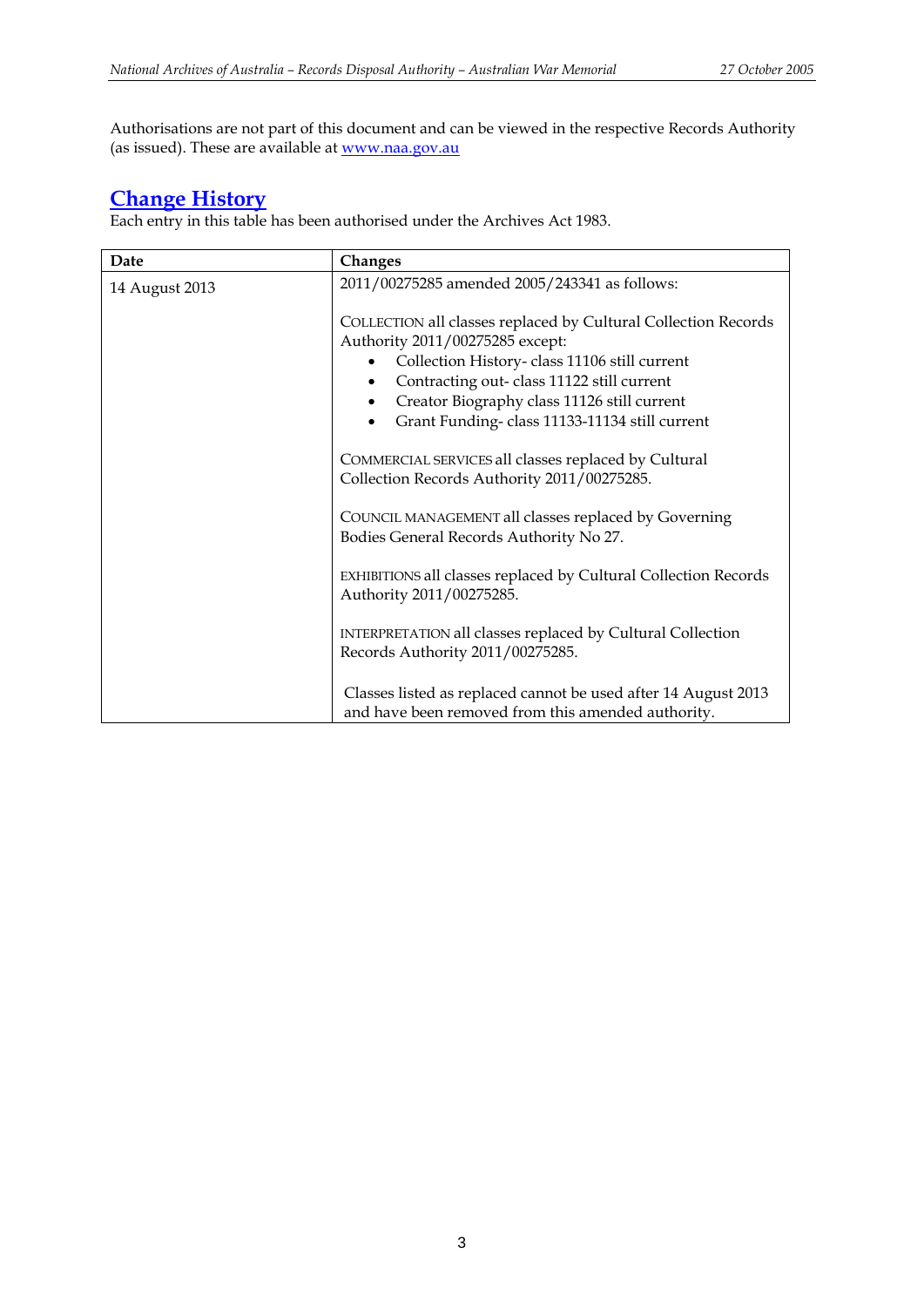## **CONTENTS**

| <b>INTRODUCTION</b>         | 5  |
|-----------------------------|----|
| Disposal authorisation      | 5  |
| Purpose of this authority   | 5  |
| Using this authority        | 5  |
| Amendment of this authority | 6  |
| <b>CONTACT INFORMATION</b>  | 6  |
| <b>APPLICATION</b>          | 6  |
| <b>CLASSES</b>              | 7  |
| <b>COLLECTION</b>           | 7  |
| <b>COMMEMORATION</b>        | 10 |
| <b>HISTORICAL RESEARCH</b>  | 26 |

## <span id="page-3-0"></span>**AMENDMENTS:**

**1)** 2005/00243341 (the old RA as it was issued in 2005)

NOTE: This authority is amended by Cultural Collections Records Authority on 14 August 2013. This authority is inactive. Refer to [2005/00243341](http://www.naa.gov.au/naaresources/ra/2005-00243341.pdf)

## **2)** 2005/00243341

NOTE: This authority is amended by Cultural Collections Records Authority on 14 August 2013. The changes have been incorporated into this document. The following classes are active: \* All classes in Commemoration and Historical Research; and \* The following classes in Collection - 11126; 11106; 1113 - 11134.

**3)** 2011/00275285 (cultural collections RA)

NOTE: Replaces all classes of RA 2005/00243341 on 14 August 2013 with the exception of:

- All classes in Commemoration and Historical Research;
- Council Management (now replaced by Governing Bodies GRA); and
- The following classes in Collection 11126; 11106; 11122; 11133 11134.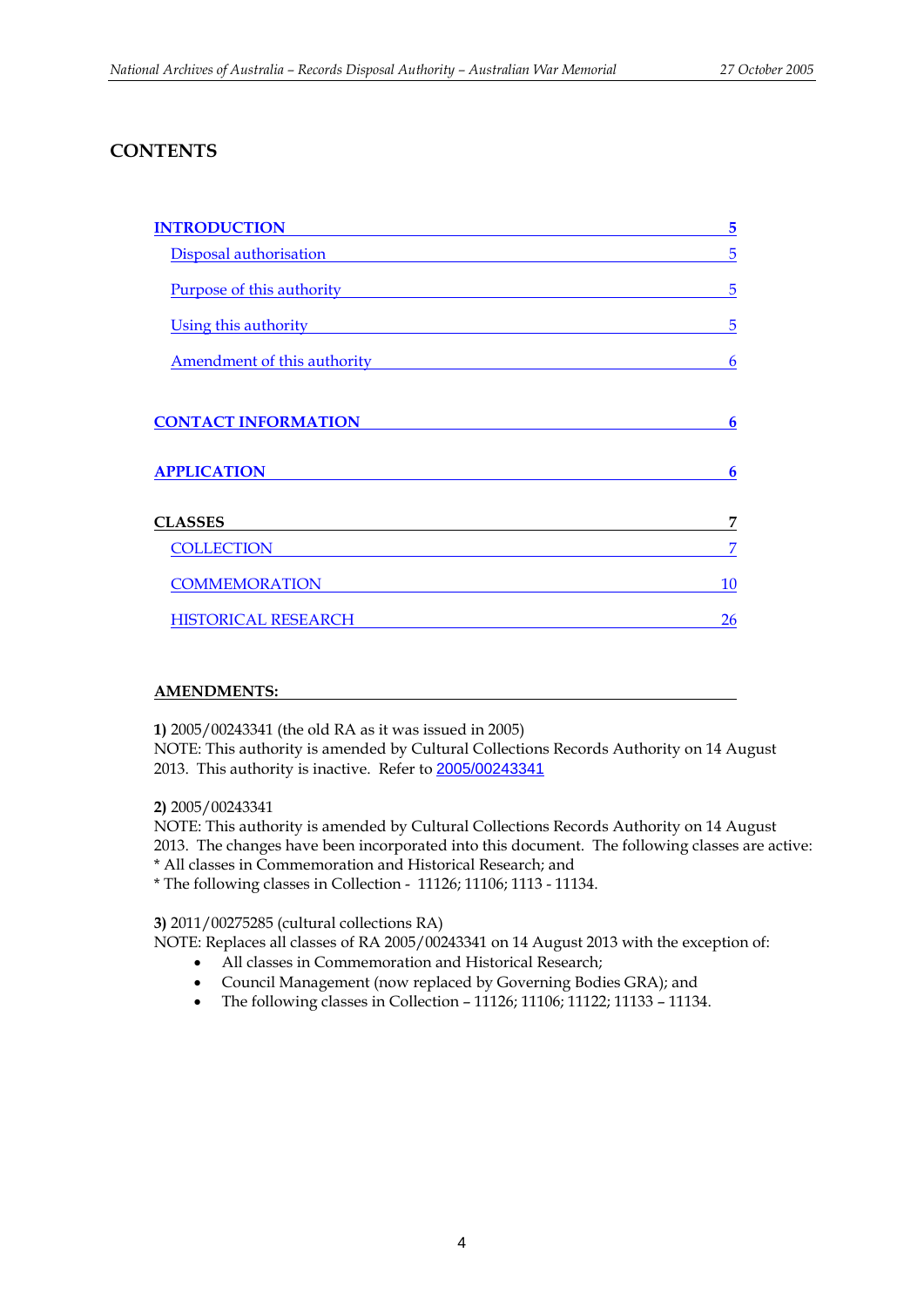## <span id="page-4-0"></span>**INTRODUCTION**

### <span id="page-4-1"></span>**Disposal authorisation**

Under Section 24 of the Archives Act 1983 a person must not engage in conduct that results in the destruction or other disposal of a Commonwealth record; or the transfer of the custody or ownership of a Commonwealth record; or damage to or alteration of a Commonwealth record; unless the action of disposal is positively required by law, or takes place with the permission of the Archives or in accordance with a normal administrative practice of which the Archives does not disapprove.

Advice on the provisions of the Archives Act may be obtained from any National Archives office.

Where required, the Archives gives its permission for the destruction or other disposal of Commonwealth records by issuing disposal authorities. The Archives also uses disposal authorities to identify classes of records that have been appraised as requiring retention as national archives, or to modify or withdraw its permission for disposal.

Disposal authorities may be issued to a particular agency or agencies, or may be of general application within the Commonwealth.

### <span id="page-4-2"></span>**Purpose of this authority**

This authority authorises the destruction or other disposal of Commonwealth records as required by the Archives Act. It may also contain descriptions of records to be retained as national archives.

The requirements to retain records are based on business needs, broader organisational accountability and community expectations. This authority takes into consideration the interest of all stakeholders including the agency and its administrative needs in discharging its functional responsibilities, as well the Archives' stakeholders' interests in the selection and preservation of records as national archives. For information on the Archives' appraisal objectives and the selection of records as national archives, see the Archives' publication *Why Records are Kept, Directions in Appraisal*.

### <span id="page-4-3"></span>**Using this authority**

This authority applies only to the records or classes of records described in the authority. The destruction or other disposal of records can be made only in accordance with the specific requirements set out in this authority.

This authority is to be used to sentence records. Sentencing involves the examination of records in order to identify the individual disposal class to which they belong. This process enables the sentencing officer to determine the appropriate disposal action for the records. Advice on sentencing can be obtained from your nearest National Archives office.

Where the method of recording the information changes (eg from a manual card system to an electronic system, or when information is migrated from one system to a new system) this authority can still be used to sentence the records created, providing the records document the same function and activity. The information must be accessible for the period of time prescribed in the authority. Agencies will need to ensure that any software, hardware or documentation required to enable continuing access to the data is available for the periods prescribed.

The authority may include specific requirements to destroy records but generally retention requirements indicate a minimum period for retention. The agency may extend minimum retention periods if it considers that there is an administrative need to do so. Where an agency believes that its accountability will be substantially compromised because a retention period or periods are not adequate, the agency should contact the National Archives for review of the retention period.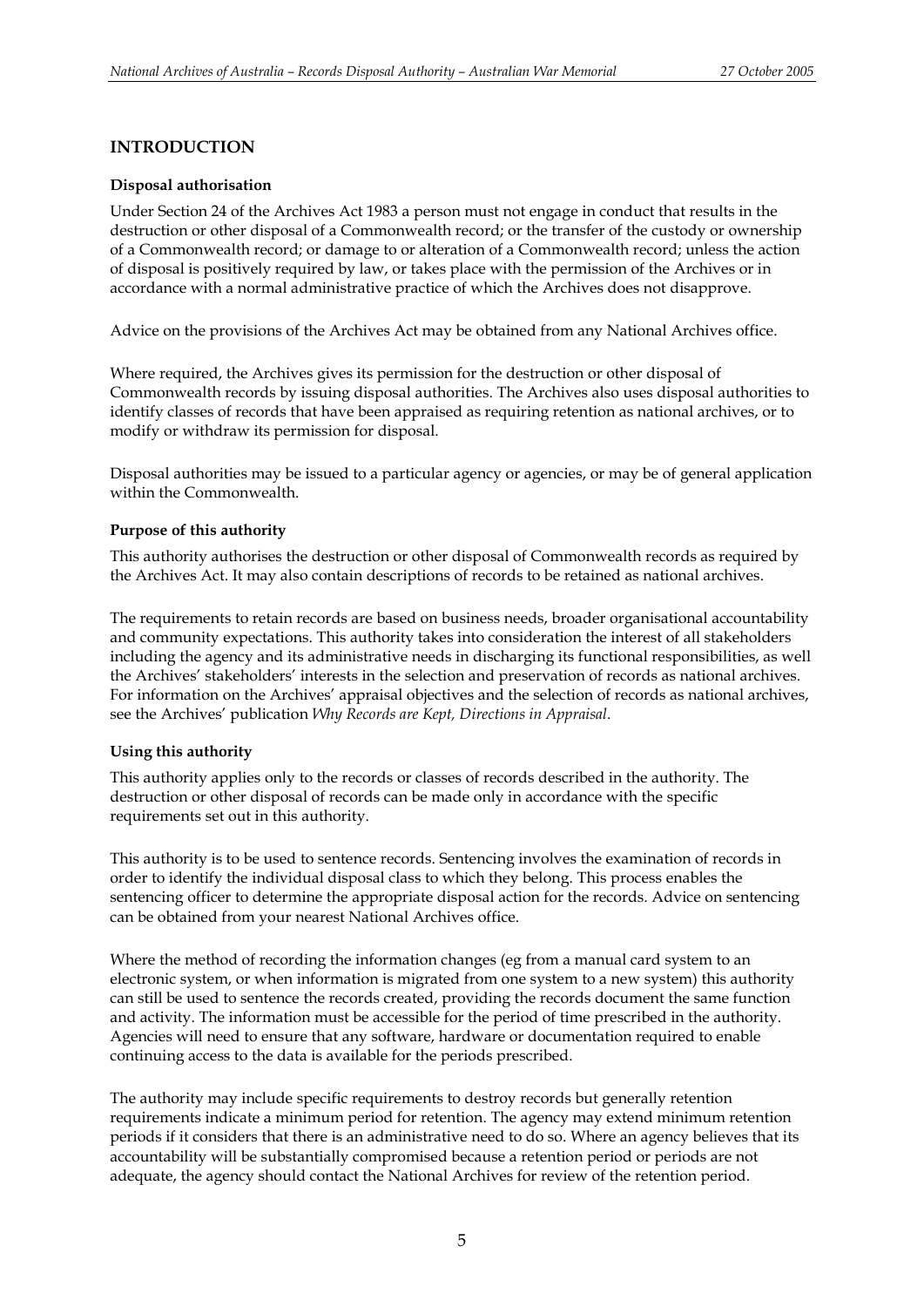This authority should be used in conjunction with the Administrative Functions Disposal Authority (AFDA) issued by the Archives to cover housekeeping and other administrative records common to most Commonwealth agencies. For certain agencies, it is not appropriate to use all the disposal coverage in AFDA because some of the activities as described, or retention requirements identified, do not meet the agencies' needs. If this is the case, alternative disposal arrangements may be included in this authority or may have already been included in an earlier records disposal authority.

Records already sentenced as 'retain permanently' using previous Records Disposal Authorities (RDAs) and which fall within the date range of the function(s) scoped in this authority should now be re-sentenced.

From time to time the National Archives places 'freezes' on the disposal of some groups of records, which places a moratorium on the destruction of these records. If you require further information about disposal freezes and whether they affect the application of this Records Disposal Authority, please contact the National Archives at **recordkeeping@naa.gov.au** 

Appropriate arrangements need to be made with the National Archives when records are to be transferred into custody. The National Archives accepts for transfer only those records designated as national archives.

### **Amendment of this authority**

The National Archives must approve all amendments or variations to the classes in this authority. Officers who have difficulty using the authority should approach the agency Records Manager. If there are problems with the application of the authority that cannot be resolved by the agency, the Records Manager should contact the National Archives.

### <span id="page-5-0"></span>**CONTACT INFORMATION**

## **1. For requests to change this authority contact the Canberra Office of the National Archives of Australia**

| Queen Victoria Terrace            | Tel: (02) 6212 3610             |
|-----------------------------------|---------------------------------|
| Parkes ACT 2600                   | Fax: (02) 6212 3989             |
| PO Box 7425                       | Email: recordkeeping@naa.gov.au |
| Canberra Business Centre ACT 2610 | Website: www.naa.gov.au         |

### **2. For sentencing advice contact your local office of the National Archives.**

The address and phone number of your local office can be found at the National Archives website address above.

## <span id="page-5-1"></span>**APPLICATION**

This records disposal authority provides coverage for the functional records of the Australian War Memorial, including coverage for records arising from business relating to the Australian War Memorial's own collection, as described in the *Australian War Memorial Act 1980*. This authority excludes coverage of records arising from business relating to Commonwealth records (also known as official records) held in the custody of the Australian War Memorial as part of the national collection. Disposal coverage for these records is provided by the National Archives of Australia records disposal authority.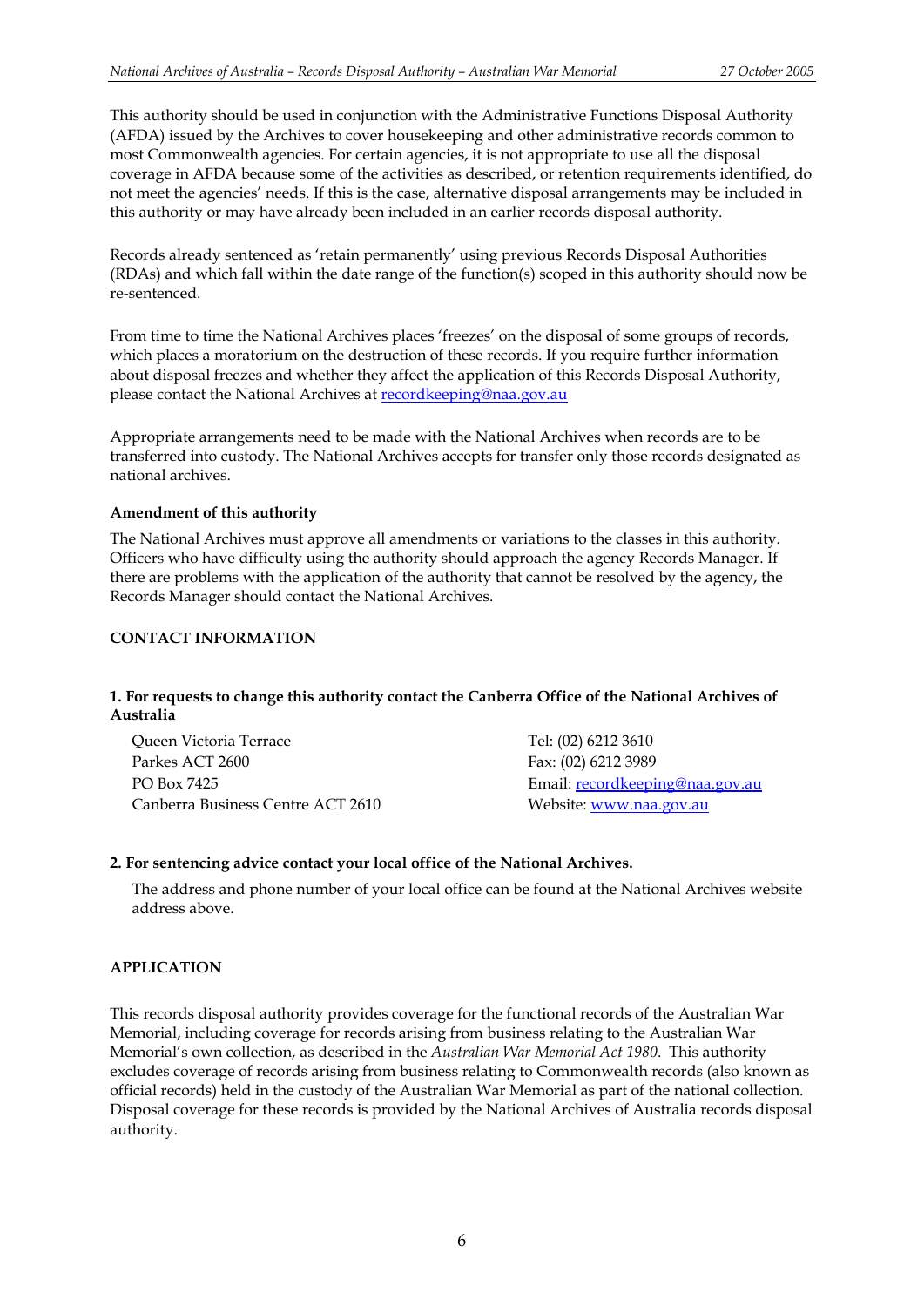## <span id="page-6-0"></span>**COLLECTION**

The function of acquiring, documenting, controlling, conserving and preserving, researching, and making accessible the organisation's national collection. Includes art, photographs, sound, film, relics, objects, maps, private records and published material.

For records arising from business relating to Commonwealth records (also known as official records) retained in the custody of the Australian War Memorial as part of the national collection, use disposal coverage provided by the National Archives of Australia records disposal authority.

For advice and support in the development of galleries and exhibitions, use EXHIBITIONS.

For the production of books, posters, articles, multi-media publications, and electronic guides and online information relating to the collection, use PUBLICATION.

For the reproduction of collection items for commercial sale, use COMMERCIAL SERVICES – Reproduction.

For the acquisition and management of multi-media equipment, and technological systems and equipment used to manage and control the collection, use TECHNOLOGY & TELECOMMUNICATIONS.

## *Collection History*

The activities associated with documenting the history of a specific collection.

*For the registration of items into the national collection, use COLLECTION – Control.*

*For the recording of contextual information regarding collection items, use COLLECTION – Documentation.*

## *Entry Description of Records Disposal Action*

Class no. 11106 Records documenting the history of an official collection within the national collection. Includes:

- contextual information
- provenance
- correspondence
- access advice
- conservation restrictions
- classified information

(Date range: 1916 - )

Retain as national archives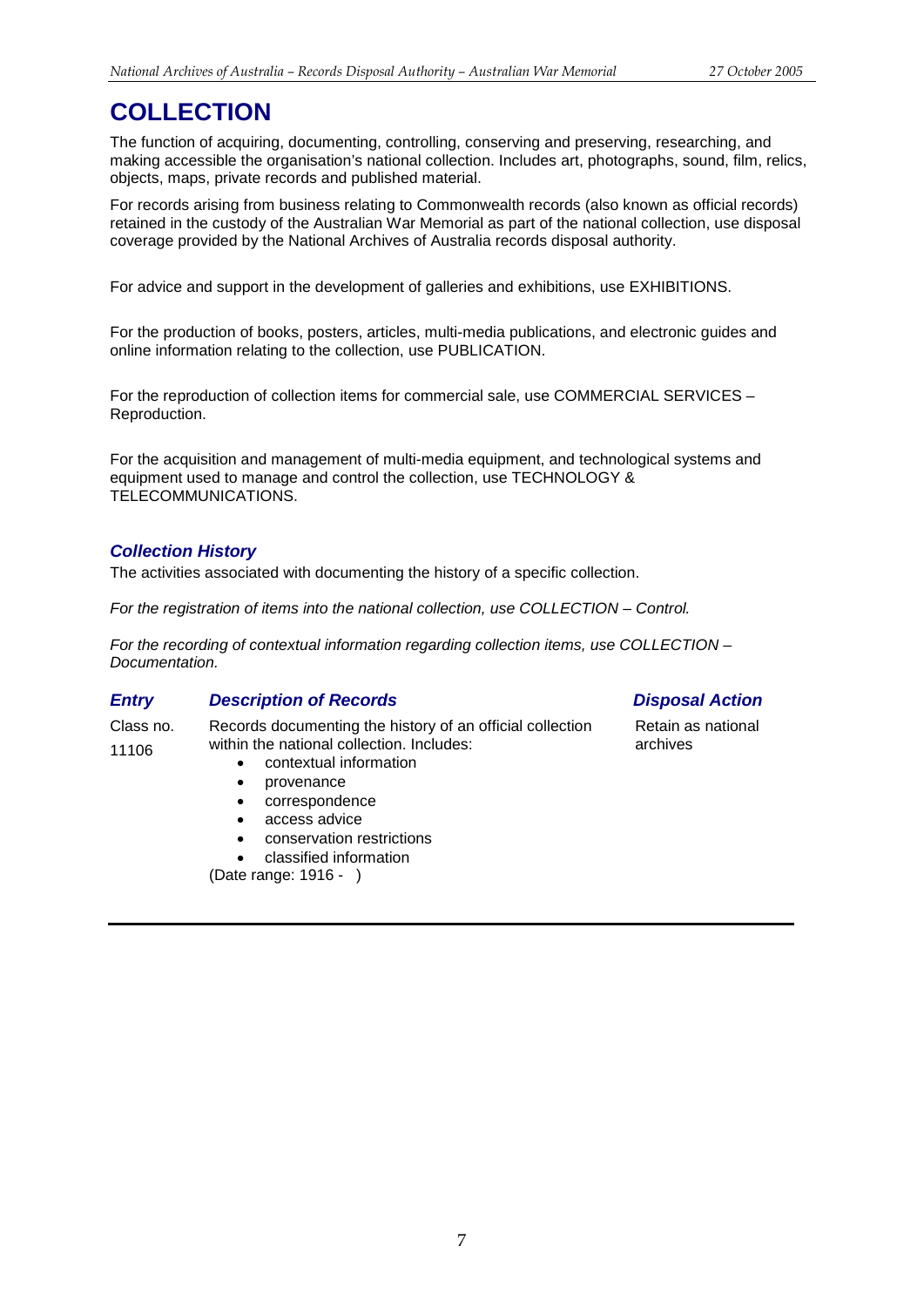## **COLLECTION**

The function of acquiring, documenting, controlling, conserving and preserving, researching, and making accessible the organisation's national collection. Includes art, photographs, sound, film, relics, objects, maps, private records and published material.

For records arising from business relating to Commonwealth records (also known as official records) retained in the custody of the Australian War Memorial as part of the national collection, use disposal coverage provided by the National Archives of Australia records disposal authority.

For advice and support in the development of galleries and exhibitions, use EXHIBITIONS.

For the production of books, posters, articles, multi-media publications, and electronic guides and online information relating to the collection, use PUBLICATION.

For the reproduction of collection items for commercial sale, use COMMERCIAL SERVICES – Reproduction.

For the acquisition and management of multi-media equipment, and technological systems and equipment used to manage and control the collection, use TECHNOLOGY & TELECOMMUNICATIONS.

## *Contracting-out*

The activities involved in managing the performance of work or the provision of goods and services by an external contractor, vendor or consultant, or by using external bureau services. Includes outsourcing.

### *Entry Description of Records Disposal Action*

Class no. 11122 Records documenting contract management of conservation work, or the provision of goods or services relating to conservation of items in the national collection. Includes:

- minutes of meetings with stakeholders
- photographs of work in progress
- progress reports
- performance and evaluation reports
- **recommendations**

(Date range: 1988 - )

Disposal not authorised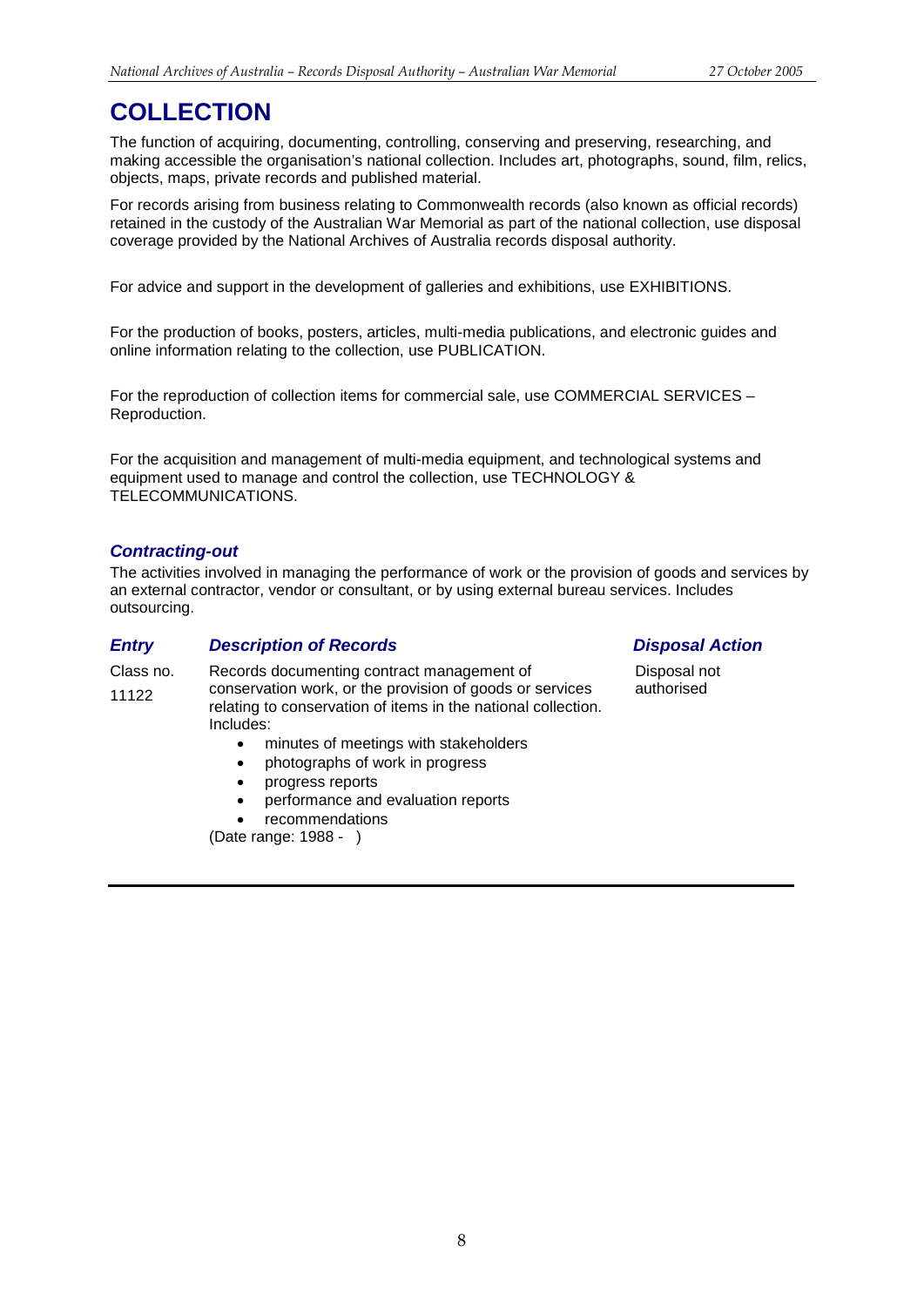## **COLLECTION**

The function of acquiring, documenting, controlling, conserving and preserving, researching, and making accessible the organisation's national collection. Includes art, photographs, sound, film, relics, objects, maps, private records and published material.

For records arising from business relating to Commonwealth records (also known as official records) retained in the custody of the Australian War Memorial as part of the national collection, use disposal coverage provided by the National Archives of Australia records disposal authority.

For advice and support in the development of galleries and exhibitions, use EXHIBITIONS.

For the production of books, posters, articles, multi-media publications, and electronic guides and online information relating to the collection, use PUBLICATION.

For the reproduction of collection items for commercial sale, use COMMERCIAL SERVICES – Reproduction.

For the acquisition and management of multi-media equipment, and technological systems and equipment used to manage and control the collection, use TECHNOLOGY & TELECOMMUNICATIONS.

## *Creator Biography*

The activities associated with collecting and maintaining biographical information on artists, authors and other creators of material featured in the national collection. Artists include painters, sculptors, craftsmen, photographers, cartoonists, printmakers, draughtsmen and graphic artists.

## *Entry Description of Records Disposal Action*

Class no. 11126 Records documenting the collection and maintenance of biographical information (life and works) of individual artists, photographers, cinematographers and craftsmen whose works are part of the national collection. Includes:

- oral history tapes
- photographs
- diaries
- newspaper clippings
- **biographies**

(Date range: 1916 - )

Retain as national archives

## *Grant Funding*

The activities associated with the application for and receipt of grants

| <b>Entry</b>       | <b>Description of Records</b>                                                                                                                          | <b>Disposal Action</b>                |
|--------------------|--------------------------------------------------------------------------------------------------------------------------------------------------------|---------------------------------------|
| Class no.<br>11133 | Records documenting successful applications made by the<br>agency for grant funding relating to the collection function.<br>(Date range: 1970 - )      | Disposal not<br>authorised            |
| Class no.<br>11134 | Records documenting unsuccessful applications made by<br>the agency for grant funding relating to the collection<br>function.<br>(Date range: 1970 - ) | Destroy 10 years after<br>last action |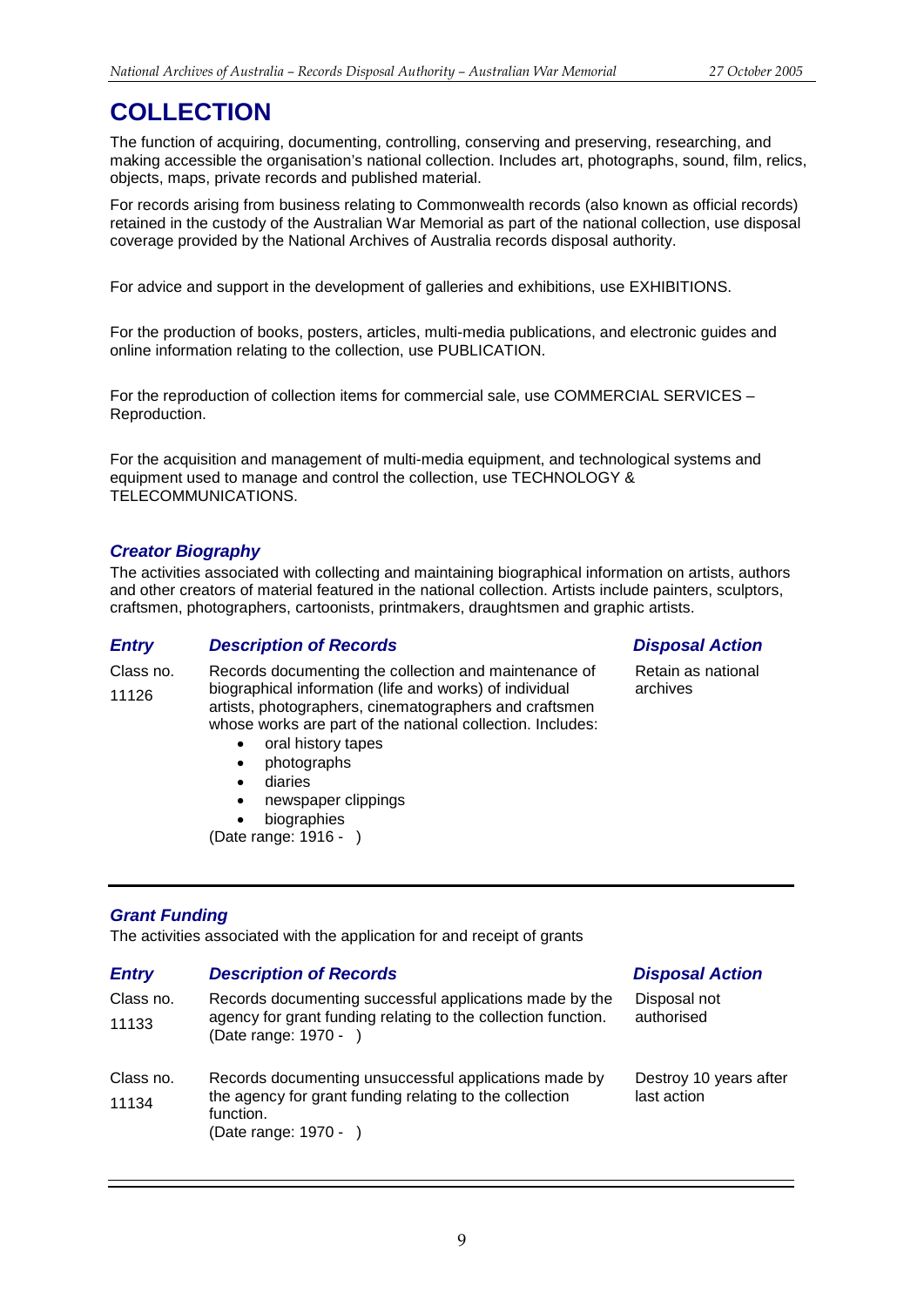<span id="page-9-0"></span>The function of commemorating the sacrifice of Australians who have died in war through the management of commemorative ceremonies and events. Includes providing advice to other organisations conducting commemorative ceremonies and the management of commemorative objects of significance, such as the Roll of Honour and Commemorative Roll.

For the security of events and ceremonies, use PROPERTY MANAGEMENT – Security.

For the design and publication of orders of service, programs, etc. use PUBLICATION.

## *Acquisition*

The process of gaining ownership or use of property and other items or the provision of services required in the conduct of business through purchase or requisitions.

## *Entry Description of Records Disposal Action*

Class no. 11184

Records documenting the acquisition of goods and services required to support the commemoration function where there is no tender or contracting-out process. Includes:

- 
- quotes **orders**

• correspondence relating to the acquisition (Date range: 1941 - )

Destroy 7 years after last action

## *Addresses (presentations)*

The activity of giving addresses for training, professional, community relations or sales purposes. Includes speeches and multi-media presentations.

| <b>Entry</b>       | <b>Description of Records</b>                                                                                                                                                                 | <b>Disposal Action</b>               |
|--------------------|-----------------------------------------------------------------------------------------------------------------------------------------------------------------------------------------------|--------------------------------------|
| Class no.<br>11185 | Final versions of significant addresses presented at<br>commemoration events that receive strong media coverage<br>or create intense public interest or controversy.<br>(Date range: 1941 - ) | Retain as national<br>archives       |
| Class no.<br>11186 | Final versions of other addresses supporting the<br>commemoration function.<br>(Date range: 1941 - )                                                                                          | Destroy 3 years after<br>last action |
| Class no.<br>11187 | Working papers documenting the development of<br>addresses. Includes drafts.<br>(Date range: 1941 - )                                                                                         | Destroy when<br>reference ceases     |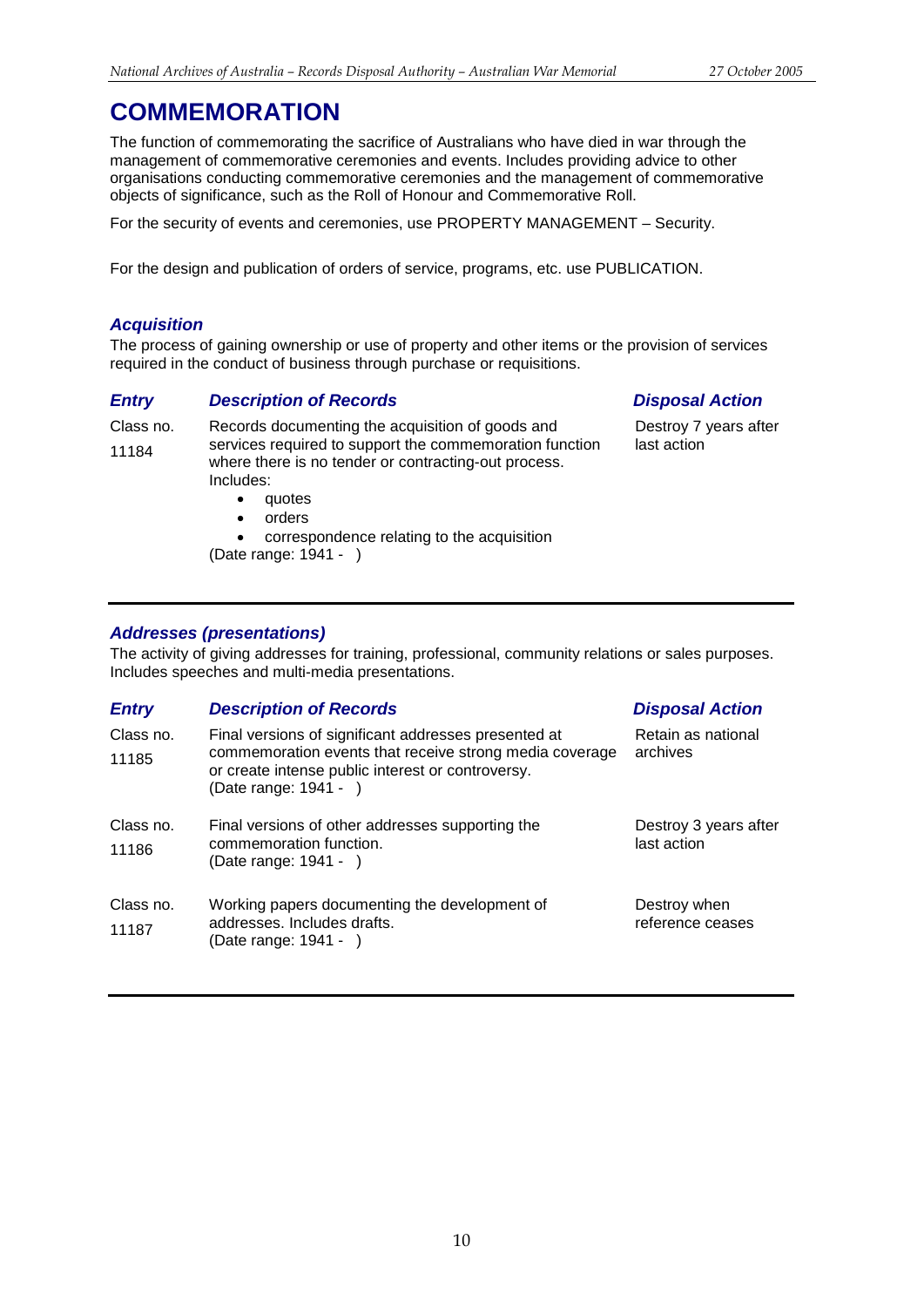The function of commemorating the sacrifice of Australians who have died in war through the management of commemorative ceremonies and events. Includes providing advice to other organisations conducting commemorative ceremonies and the management of commemorative objects of significance, such as the Roll of Honour and Commemorative Roll.

For the security of events and ceremonies, use PROPERTY MANAGEMENT – Security.

For the design and publication of orders of service, programs, etc. use PUBLICATION.

## *Advice*

The activities associated with offering opinions by or to the organisation as to an action or judgement. Includes the process of advising.

## *Entry Description of Records Disposal Action*

Class no. 11188 Records documenting the provision and receipt of advice to internal or external stakeholders supporting the commemoration function. (Date range: 1919 - ) Destroy 3 years after last action

## *Agency Liaison*

The activities associated with maintaining regular general contact between the organisation and other agencies, stakeholders and interest groups. Includes sharing informal information and discussions and collaborating on projects that are not joint ventures.

## *Entry Description of Records Disposal Action*

| Class no.<br>11189 | Records documenting agency liaison activities undertaken<br>with agencies, organisations, stakeholders and interest<br>groups, relating to the commemoration function. Includes:<br>contact lists/registers<br>project collaborations<br>$\bullet$<br>meeting notes<br>$\bullet$<br>exchanged information<br>$\bullet$<br>routine correspondence<br>$\bullet$<br>(Date range: 1941 - ) | Destroy 3 years after<br>last action |
|--------------------|----------------------------------------------------------------------------------------------------------------------------------------------------------------------------------------------------------------------------------------------------------------------------------------------------------------------------------------------------------------------------------------|--------------------------------------|
|                    |                                                                                                                                                                                                                                                                                                                                                                                        |                                      |

| Class no. | Invitation registers supporting the commemoration function. | Destroy when |
|-----------|-------------------------------------------------------------|--------------|
| 11190     | (Date range: 1941 -                                         | superseded   |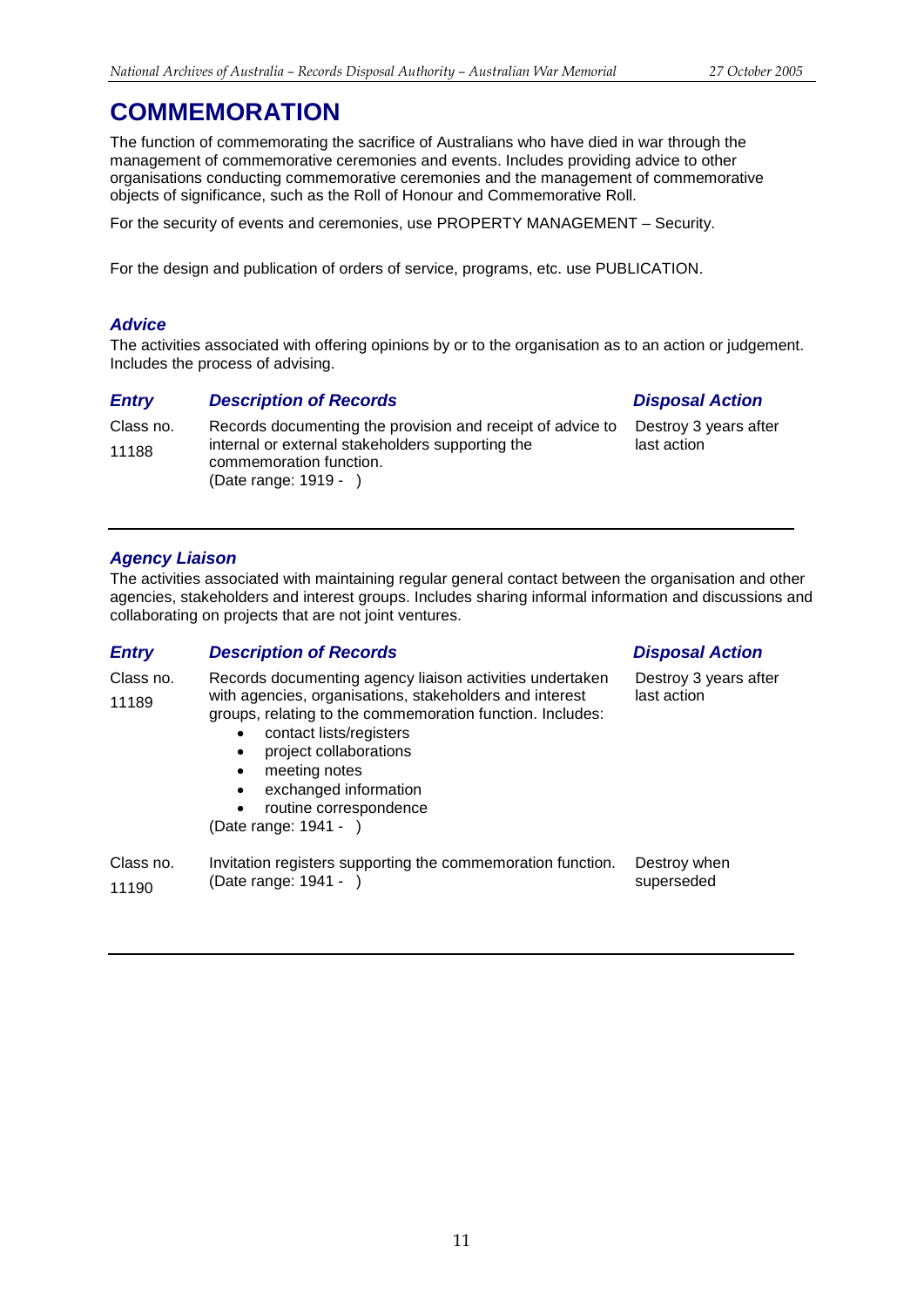The function of commemorating the sacrifice of Australians who have died in war through the management of commemorative ceremonies and events. Includes providing advice to other organisations conducting commemorative ceremonies and the management of commemorative objects of significance, such as the Roll of Honour and Commemorative Roll.

For the security of events and ceremonies, use PROPERTY MANAGEMENT – Security.

For the design and publication of orders of service, programs, etc. use PUBLICATION.

## *Agreements*

The processes associated with the establishment, maintenance, review and negotiation of agreements.

| <b>Entry</b>       | <b>Description of Records</b>                                                                                                                                   | <b>Disposal Action</b>                                                   |
|--------------------|-----------------------------------------------------------------------------------------------------------------------------------------------------------------|--------------------------------------------------------------------------|
| Class no.<br>11191 | Final signed versions of agreements supporting the<br>commemoration function.<br>(Date range: 1941 - )                                                          | Destroy 20 years after<br>expiry or other<br>termination of<br>agreement |
| Class no.<br>11192 | Records documenting the negotiations, establishment,<br>maintenance and review of agreements supporting the<br>commemoration function.<br>(Date range: 1941 - ) | Destroy 7 years after<br>expiry or other<br>termination of<br>agreement  |

## *Arrangements*

The activities involved in arranging for a journey or trip. Includes preparing travel itineraries, authorisations, entitlements etc. Also includes arrangements made for the delivery of equipment or goods and the usage made of facilities, vehicles, equipment and space.

## *Entry Description of Records Disposal Action*

Class no. 11193 Records documenting arrangements carried out to support the commemoration function. Includes:

- bookings
- delivery details

(Date range: 1941 - )

Destroy 5 years after last action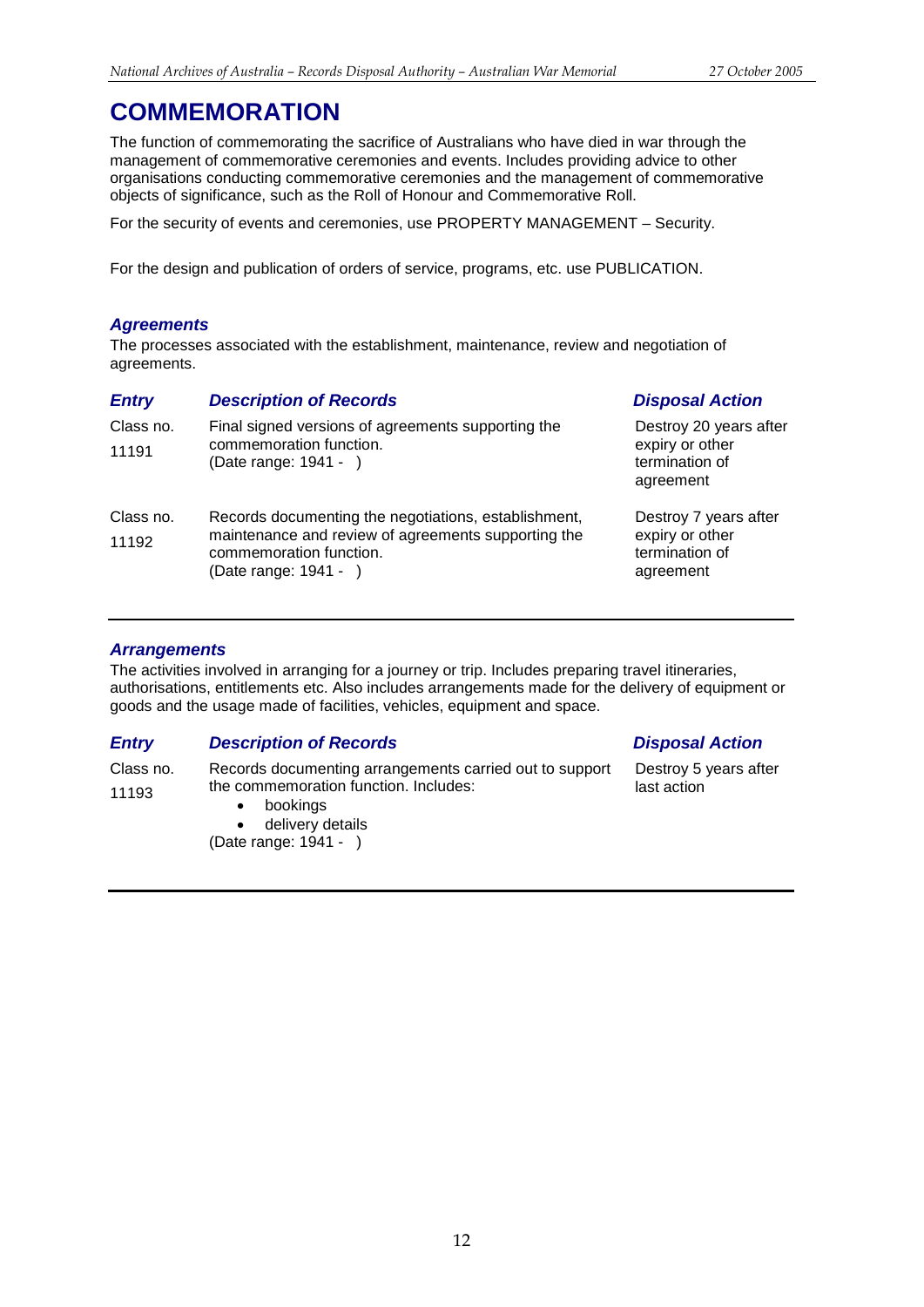The function of commemorating the sacrifice of Australians who have died in war through the management of commemorative ceremonies and events. Includes providing advice to other organisations conducting commemorative ceremonies and the management of commemorative objects of significance, such as the Roll of Honour and Commemorative Roll.

For the security of events and ceremonies, use PROPERTY MANAGEMENT – Security.

For the design and publication of orders of service, programs, etc. use PUBLICATION.

## *Audit*

The activities associated with officially checking financial, quality assurance and operational records to ensure they have been kept and maintained in accordance with agreed or legislated standards and correctly record the events, processes and business of the organisation in a specified period. Includes compliance audits, financial audits, operational audits, recordkeeping audits, skills audits, system audits and quality assurance audits.

## *Entry Description of Records Disposal Action*

| Class no.<br>11194 | Final internal and external audit reports supporting the<br>commemoration function.<br>(Date range: 2003 - )                                                                                                                                                                                                                       | Destroy 5 years after<br>last action |
|--------------------|------------------------------------------------------------------------------------------------------------------------------------------------------------------------------------------------------------------------------------------------------------------------------------------------------------------------------------|--------------------------------------|
| Class no.<br>11195 | Records documenting the planning and conduct of internal<br>and external audits supporting the commemoration<br>function. Includes:<br>routine correspondence with auditing body<br>٠<br>minutes of meetings<br>$\bullet$<br>notes taken at opening and exit interviews<br>$\bullet$<br>draft report<br>$\bullet$<br>comments<br>٠ | Destroy 5 years after<br>last action |

(Date range: 2003 - )

## *Authorisation*

The process of delegating power to authorise an action and the seeking and granting permission to undertake a requested action.

## *Entry Description of Records Disposal Action*

Class no. 11196 Authorisations for administrative action supporting the commemoration function, such as approval to hold a commemorative event. (Date range: 1941 - )

Destroy 3 years after action completed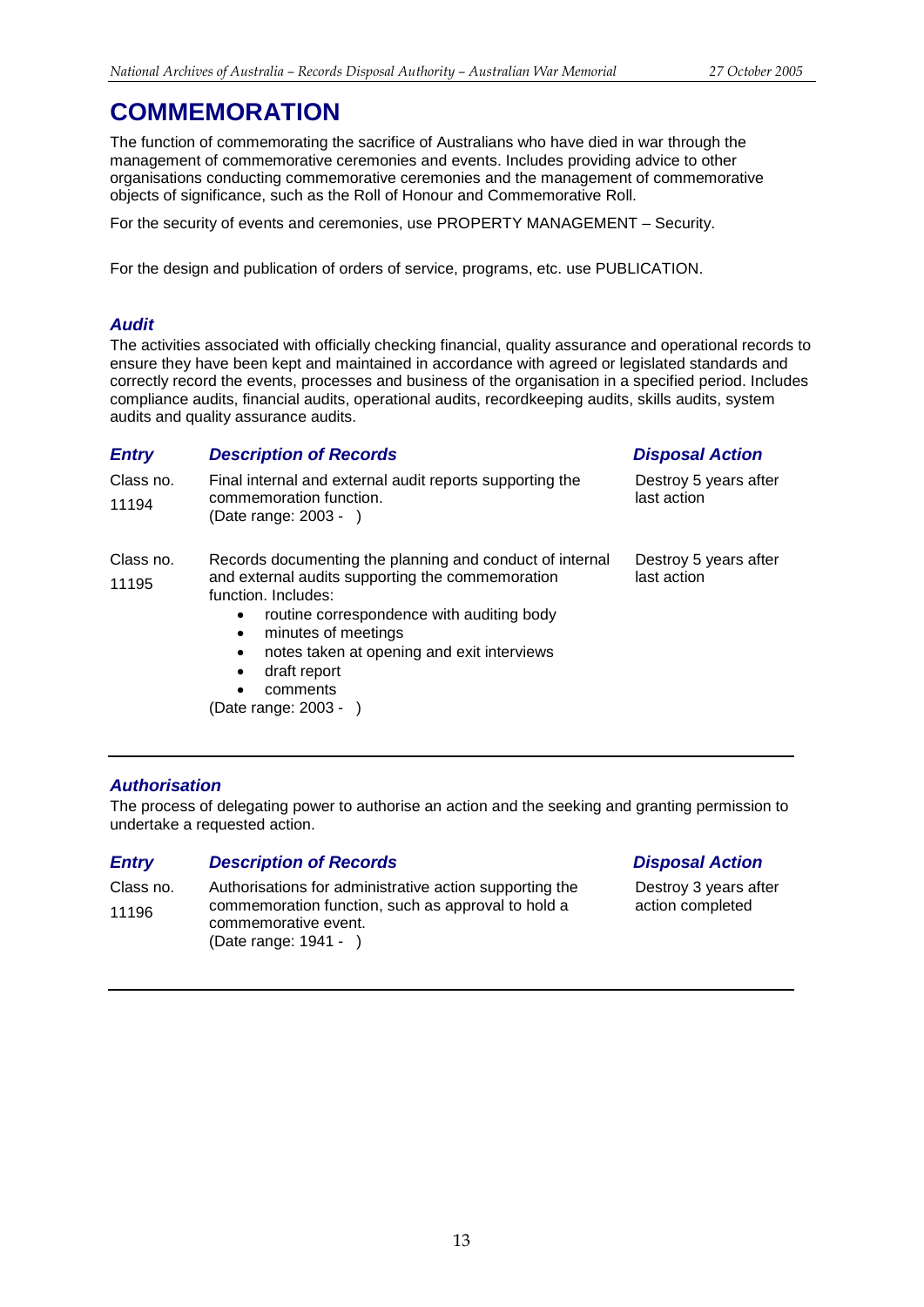The function of commemorating the sacrifice of Australians who have died in war through the management of commemorative ceremonies and events. Includes providing advice to other organisations conducting commemorative ceremonies and the management of commemorative objects of significance, such as the Roll of Honour and Commemorative Roll.

For the security of events and ceremonies, use PROPERTY MANAGEMENT – Security.

For the design and publication of orders of service, programs, etc. use PUBLICATION.

## *Commemorative Roll*

The activities associated with developing and maintaining the Commemorative Roll, an object of significance which records the names of those Australians who died during or as a result of wars in which Australians served, but who were not eligible for inclusion on the Roll of Honour.

*For management of the Roll of Honour, use COMMEMORATION – Roll of Honour.*

## *Entry Description of Records Disposal Action*

| Class no.          | Master copy of the Commemorative Roll.                                                                                                                                                                                             | Retain as national             |
|--------------------|------------------------------------------------------------------------------------------------------------------------------------------------------------------------------------------------------------------------------------|--------------------------------|
| 11197              | (Date range: 1981 - )                                                                                                                                                                                                              | archives                       |
| Class no.<br>11198 | Records documenting the compilation and maintenance of<br>the Commemorative Roll. Includes:<br>criteria for inclusion on roll<br>$\bullet$<br>nominations and copies of supporting<br>$\bullet$<br>documentation<br>determinations | Retain as national<br>archives |

amendments

(Date range: 1981 - )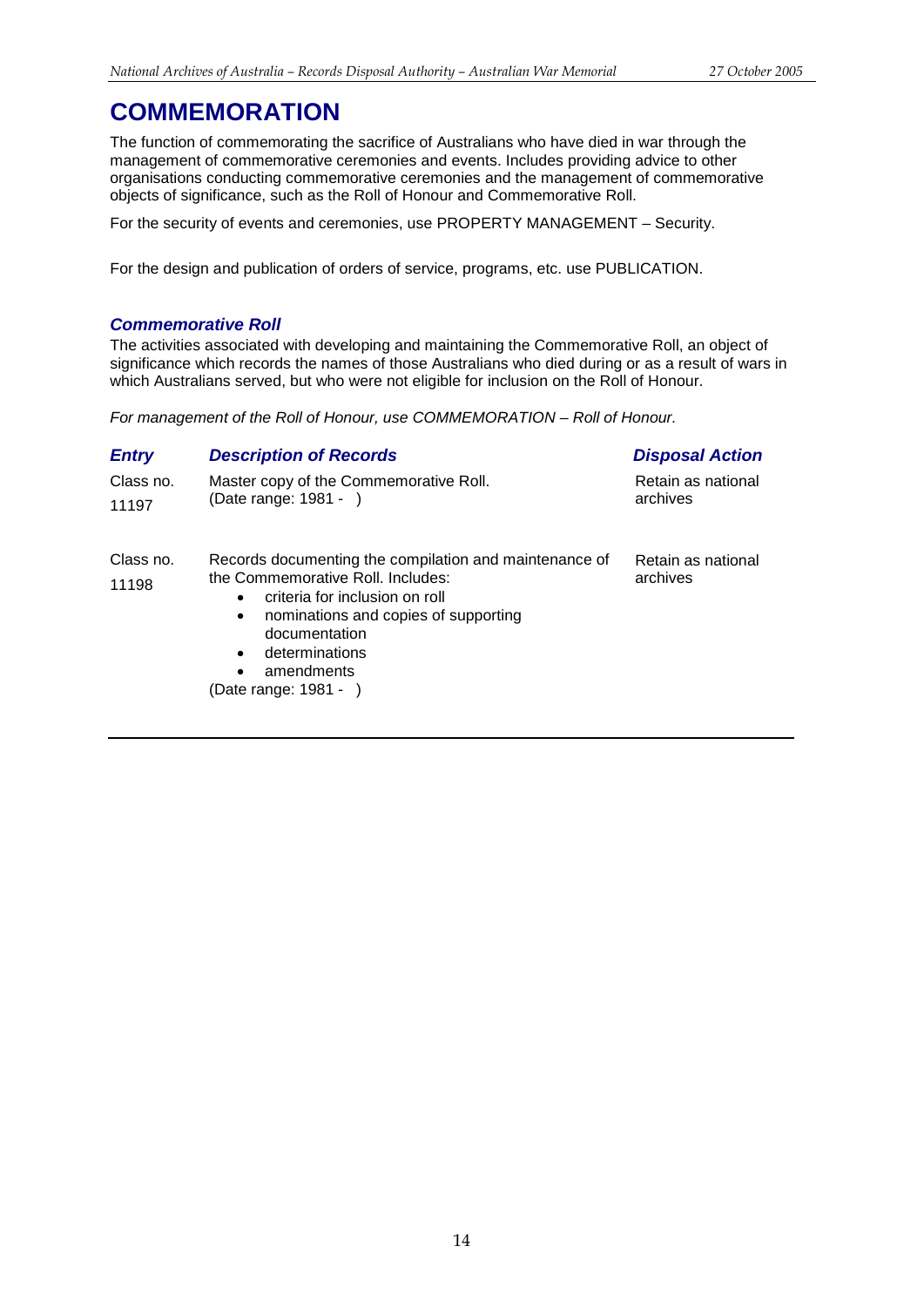The function of commemorating the sacrifice of Australians who have died in war through the management of commemorative ceremonies and events. Includes providing advice to other organisations conducting commemorative ceremonies and the management of commemorative objects of significance, such as the Roll of Honour and Commemorative Roll.

For the security of events and ceremonies, use PROPERTY MANAGEMENT – Security.

For the design and publication of orders of service, programs, etc. use PUBLICATION.

## *Committees*

The activities associated with the managing of committees and task forces. Includes the committee's establishment, appointment of members, terms of reference, proceedings, minutes of meetings, reports, agenda etc.

| <b>Entry</b>       | <b>Description of Records</b>                                                                                                                                                                                                                                                                                                                                          | <b>Disposal Action</b>               |
|--------------------|------------------------------------------------------------------------------------------------------------------------------------------------------------------------------------------------------------------------------------------------------------------------------------------------------------------------------------------------------------------------|--------------------------------------|
| Class no.<br>11199 | Records of internal committees established to organise and<br>manage major ceremonies such as ANZAC Day and<br>Remembrance Day. Includes:<br>documents establishing the committee<br>minutes<br>$\bullet$<br>reports<br>٠<br>recommendations<br>$\bullet$<br>supporting documentation such as briefing and<br>$\bullet$<br>discussion papers<br>(Date range: 1919 - )  | Disposal not<br>authorised           |
| Class no.<br>11200 | Records of internal committees established to organise and<br>manage minor ceremonies, such as Battle of Britain, Battle<br>for Australia.<br>documents establishing the committee<br>$\bullet$<br>minutes<br>$\bullet$<br>reports<br>٠<br>recommendations<br>supporting documentation such as briefing and<br>$\bullet$<br>discussion papers<br>(Date range: 1919 - ) | Destroy 7 years after<br>last action |
| Class no.<br>11201 | Records of external committees relating to the<br>commemoration function where the agency is a member,<br>but does not provide secretariat services. Includes:<br>agenda<br>$\bullet$<br>copies of minutes<br>$\bullet$<br>copies of reports and directives<br>$\bullet$<br>copies of documents tabled at meetings<br>(Date range: 1919 - )                            | Destroy 1 year after<br>last action  |
| Class no.<br>11202 | Working papers documenting the conduct and<br>administration of committees. Includes:<br>agenda<br>$\bullet$<br>notices of meetings<br>$\bullet$<br>draft minutes<br>$\bullet$<br>(Date range: 1919 - )                                                                                                                                                                | Destroy when<br>reference ceases     |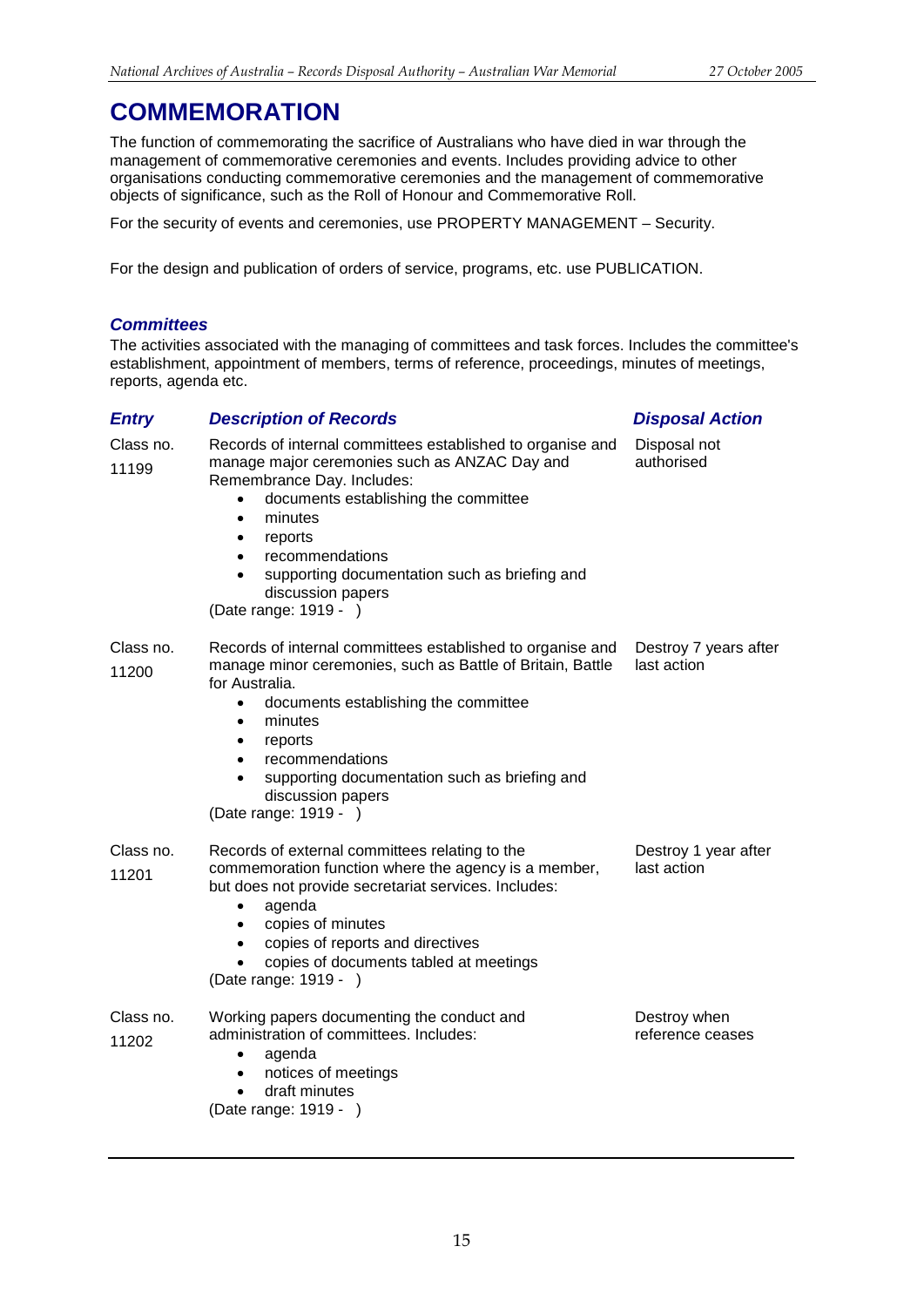The function of commemorating the sacrifice of Australians who have died in war through the management of commemorative ceremonies and events. Includes providing advice to other organisations conducting commemorative ceremonies and the management of commemorative objects of significance, such as the Roll of Honour and Commemorative Roll.

For the security of events and ceremonies, use PROPERTY MANAGEMENT – Security.

For the design and publication of orders of service, programs, etc. use PUBLICATION.

## *Contracting-out*

The activities involved in managing the performance of work or the provision of goods and services by an external contractor, vendor or consultant, or by using external bureau services. Includes outsourcing.

## *Entry Description of Records Disposal Action*

Class no. 11203 Records documenting contract management's supporting the commemoration function. Includes:

- minutes of meetings with stakeholders
- performance and evaluation reports

(Date range: 1941 - )

Destroy 7 years after completion or other termination of contracts

## *Enquiries*

The activities associated with handling requests for information about the organisation and its services by the general public, agency employees or another organisation.

## *Entry Description of Records Disposal Action*

Class no. 11204 Records documenting the handling of enquiries relating to the commemoration function. (Date range: 1919 - )

Destroy 2 years after action completed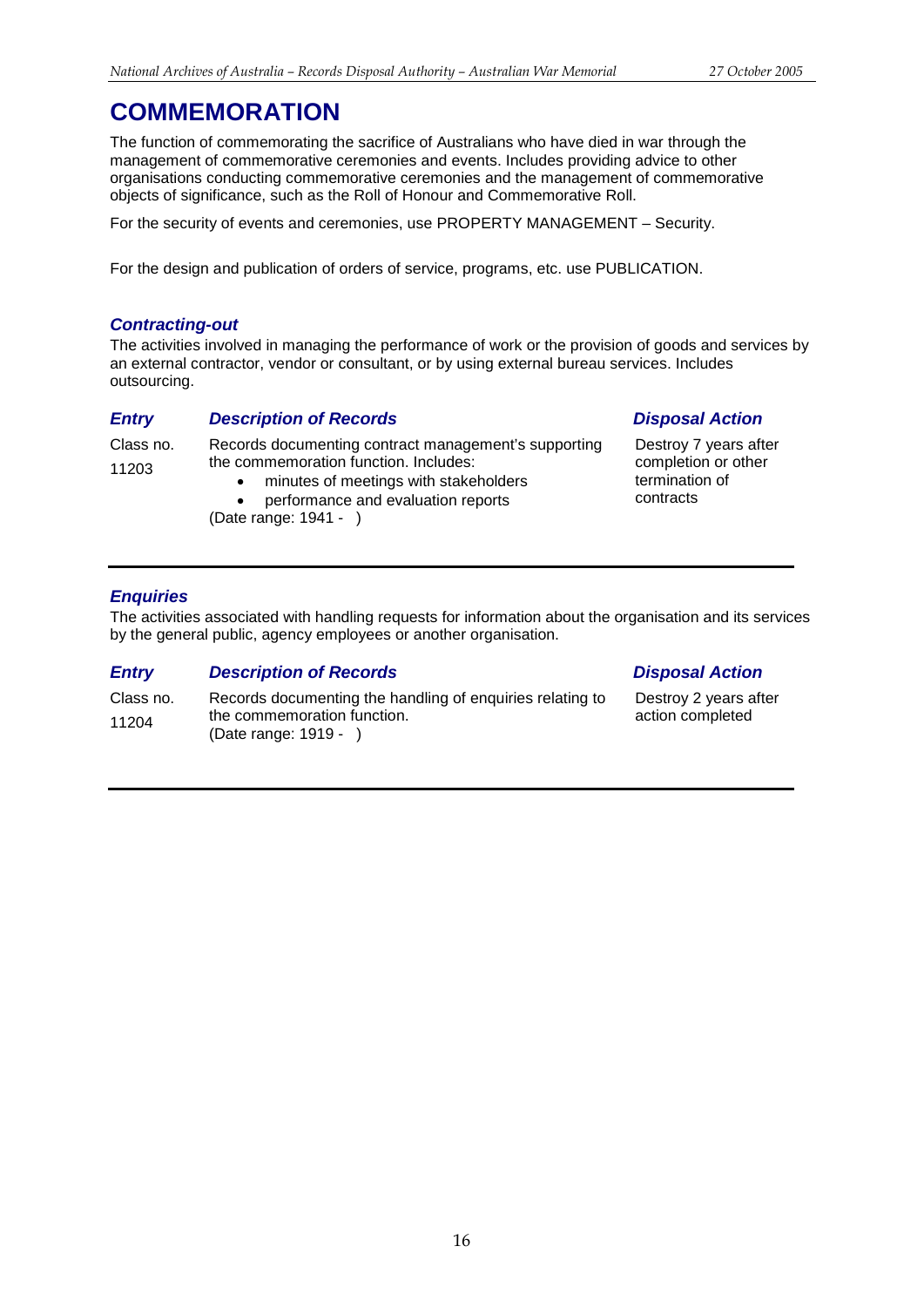The function of commemorating the sacrifice of Australians who have died in war through the management of commemorative ceremonies and events. Includes providing advice to other organisations conducting commemorative ceremonies and the management of commemorative objects of significance, such as the Roll of Honour and Commemorative Roll.

For the security of events and ceremonies, use PROPERTY MANAGEMENT – Security.

For the design and publication of orders of service, programs, etc. use PUBLICATION.

## *Evaluation*

The process of determining the suitability of potential or existing programs, items of equipment, systems or services in relation to meeting the needs of the given situation. Includes systems analysis and ongoing monitoring.

| <b>Entry</b>       | <b>Description of Records</b>                                                                                                                                                                                                                                                                                                                     | <b>Disposal Action</b>               |
|--------------------|---------------------------------------------------------------------------------------------------------------------------------------------------------------------------------------------------------------------------------------------------------------------------------------------------------------------------------------------------|--------------------------------------|
| Class no.<br>11205 | Records documenting surveys, focus groups and other<br>evaluation assessments supporting the commemoration<br>function. Includes:<br>evaluation criteria;<br>٠<br>methodology;<br>$\bullet$<br>copy of instrument;<br>$\bullet$<br>transcripts;<br>$\bullet$<br>summary of results;<br>$\bullet$<br>reports<br>$\bullet$<br>(Date range: 1919 - ) | Destroy 7 years after<br>last action |
| Class no.<br>11206 | Returned client surveys supporting the evaluation of<br>commemoration activities.<br>(Date range: 1919 - )                                                                                                                                                                                                                                        | Destroy 2 years after<br>last action |
| Class no.<br>11207 | Videos, audio tapes and other recordings of focus groups<br>supporting the evaluation of commemoration activities.<br>(Date range: 1919 - )                                                                                                                                                                                                       | Destroy when<br>reference ceases     |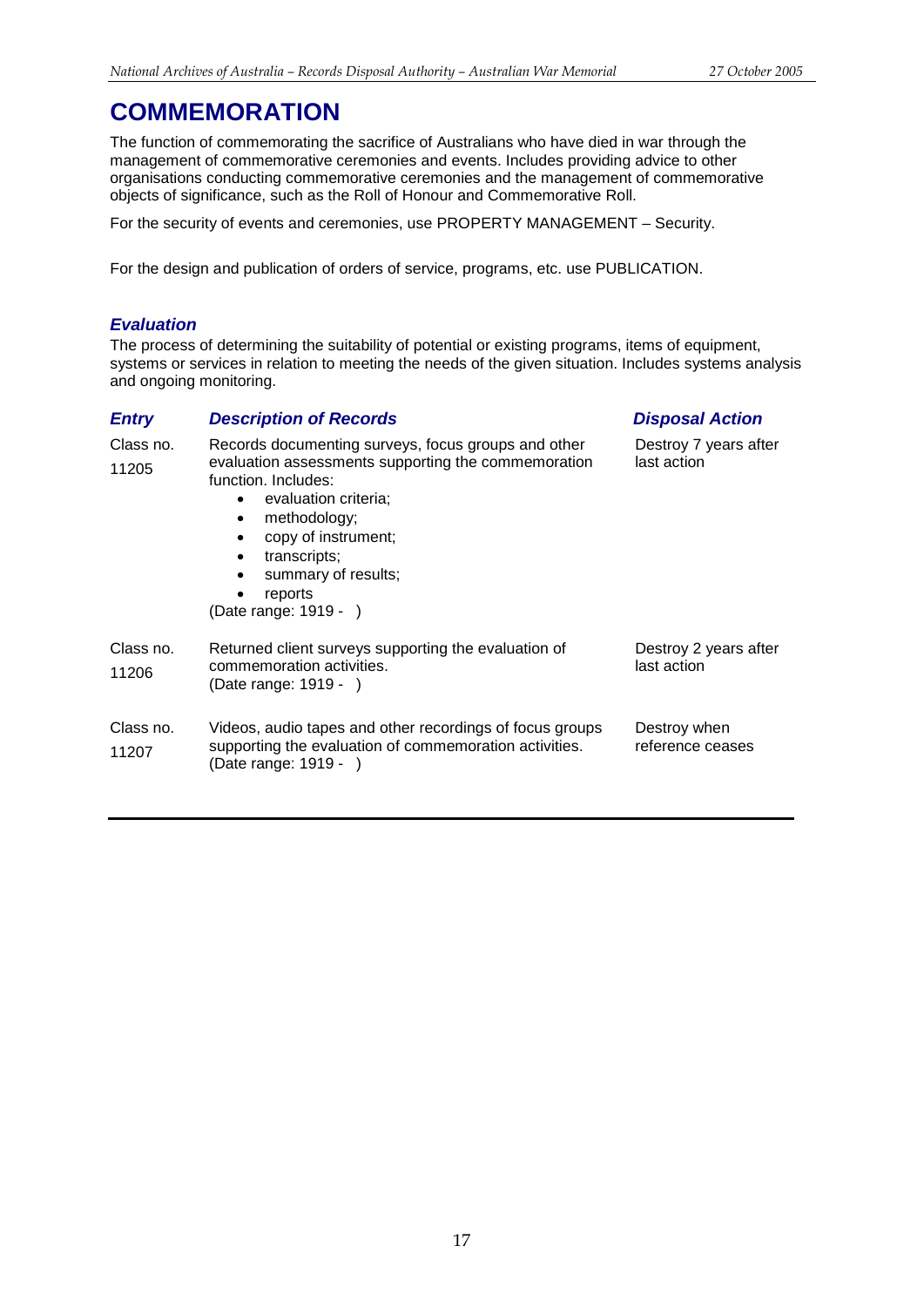The function of commemorating the sacrifice of Australians who have died in war through the management of commemorative ceremonies and events. Includes providing advice to other organisations conducting commemorative ceremonies and the management of commemorative objects of significance, such as the Roll of Honour and Commemorative Roll.

For the security of events and ceremonies, use PROPERTY MANAGEMENT – Security.

For the design and publication of orders of service, programs, etc. use PUBLICATION.

## *Event Management*

The activities associated with developing and coordinating commemorative events, including dedications and Anzac Day.

*For wreathlaying ceremonies not associated with commemorative events, use COMMEMORATION – Wreathlaying.*

*For events that are not commemorative and are to promote the agency, its publications or the opening of a new exhibition, use COMMUNITY RELATIONS – Functions (social).*

## *Entry Description of Records Disposal Action*

Class no. 11208 Records documenting the management of commemorative events such as Anzac Day and major military anniversaries held by the agency. Includes:

- master copies of programs,
- order of service
- briefings
- invitations
- quest list
- photographs
- report of event

(Date range: 1941- )

### Class no. 11209 Records documenting the management of other commemorative events held by the agency. Includes:

- master copies of programs
- order of service
- briefings
- invitations
- guest list
- photographs
- report of event

(Date range: 1941 - )

Destroy 5 years after event

Retain as national

archives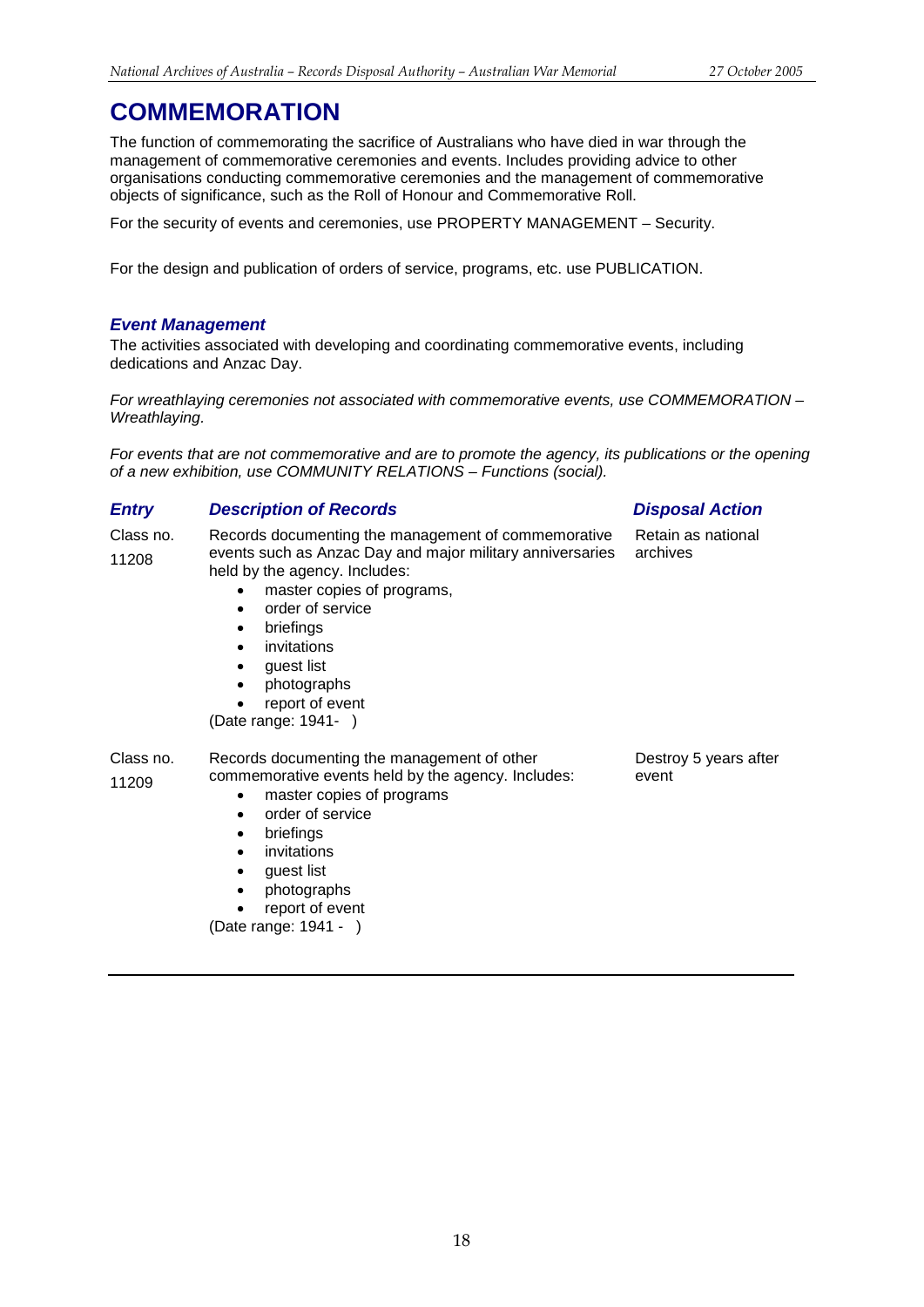The function of commemorating the sacrifice of Australians who have died in war through the management of commemorative ceremonies and events. Includes providing advice to other organisations conducting commemorative ceremonies and the management of commemorative objects of significance, such as the Roll of Honour and Commemorative Roll.

For the security of events and ceremonies, use PROPERTY MANAGEMENT – Security.

For the design and publication of orders of service, programs, etc. use PUBLICATION.

## *Meetings*

11210

The activities associated with adhoc gatherings held to formulate, discuss, update or resolve issues and matters pertaining to managing the section, department, or organisation as a whole. Includes arrangements, agenda, taking of minutes etc. Excludes committee meetings.

## *Entry Description of Records Disposal Action*

Class no. Records documenting meetings supporting the

- 
- 

commemoration function. Includes:

- arrangements for meeting (eg venue booking)
- notices of meeting
- agenda
- minutes
- (Date range: 1919- )

Destroy 5 years after last action

## *Planning*

The process of formulating ways in which objectives can be achieved. Includes determination of services, needs and solutions to those needs.

| <b>Entry</b>       | <b>Description of Records</b>                                                                                                                                                                                   | <b>Disposal Action</b>               |
|--------------------|-----------------------------------------------------------------------------------------------------------------------------------------------------------------------------------------------------------------|--------------------------------------|
| Class no.<br>11211 | Final versions of plans supporting the commemoration<br>function.<br>(Date range: 1941 - )                                                                                                                      | Destroy 5 years after<br>last action |
| Class no.<br>11212 | Working papers used to develop plans supporting the<br>commemoration function. Includes:<br>reports analysing issues<br>$\bullet$<br>draft plans<br>$\bullet$<br>comments<br>$\bullet$<br>(Date range: 1941 - ) | Destroy when<br>reference ceases     |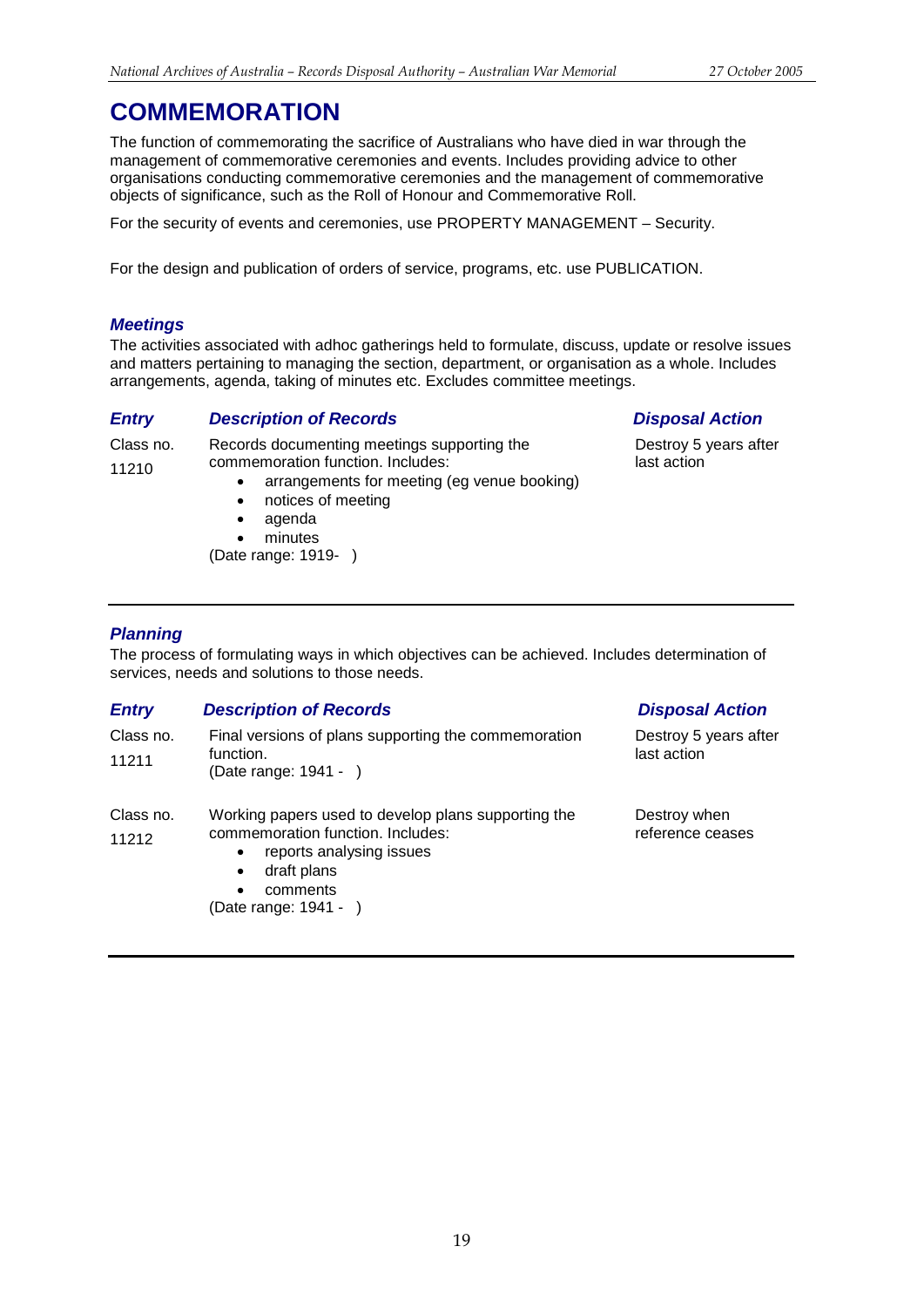The function of commemorating the sacrifice of Australians who have died in war through the management of commemorative ceremonies and events. Includes providing advice to other organisations conducting commemorative ceremonies and the management of commemorative objects of significance, such as the Roll of Honour and Commemorative Roll.

For the security of events and ceremonies, use PROPERTY MANAGEMENT – Security.

For the design and publication of orders of service, programs, etc. use PUBLICATION.

## *Policy*

The activities associated with developing and establishing decisions, directions and precedents which act as a reference for future decision making, as the basis from which the organisation's operating procedures are determined.

| <b>Entry</b>       | <b>Description of Records</b>                                                                                                                                                                                                                                                                                                                              | <b>Disposal Action</b>                        |
|--------------------|------------------------------------------------------------------------------------------------------------------------------------------------------------------------------------------------------------------------------------------------------------------------------------------------------------------------------------------------------------|-----------------------------------------------|
| Class no.<br>11213 | Final policy documents supporting the development and<br>establishment of significant policies supporting the<br>commemoration function.                                                                                                                                                                                                                   | Retain as national<br>archives                |
|                    | (Date range: 1919 - )                                                                                                                                                                                                                                                                                                                                      |                                               |
| Class no.<br>11214 | Records documenting the development and establishment<br>of significant policies supporting the commemoration<br>function. Includes<br>policy proposals<br>$\bullet$<br>research papers<br>results of consultations<br>$\bullet$<br>supporting reports<br>٠<br>major drafts<br>٠<br>comments<br>(Date range: 1919 - )                                      | Retain as national<br>archives                |
| Class no.<br>11215 | Records documenting the development and establishment<br>of routine and administrative policies supporting the<br>commemoration function. Includes:<br>policy proposals<br>٠<br>research papers<br>$\bullet$<br>results of consultations<br>$\bullet$<br>supporting reports<br>major drafts<br>comments<br>final policy documents<br>(Date range: 1919 - ) | Destroy 5 years after<br>policy is superseded |
| Class no.<br>11216 | Working papers documenting the development of policies<br>supporting the commemoration function. Includes minor<br>drafts.<br>(Date range: 1919 -<br>$\rightarrow$                                                                                                                                                                                         | Destroy when<br>reference ceases              |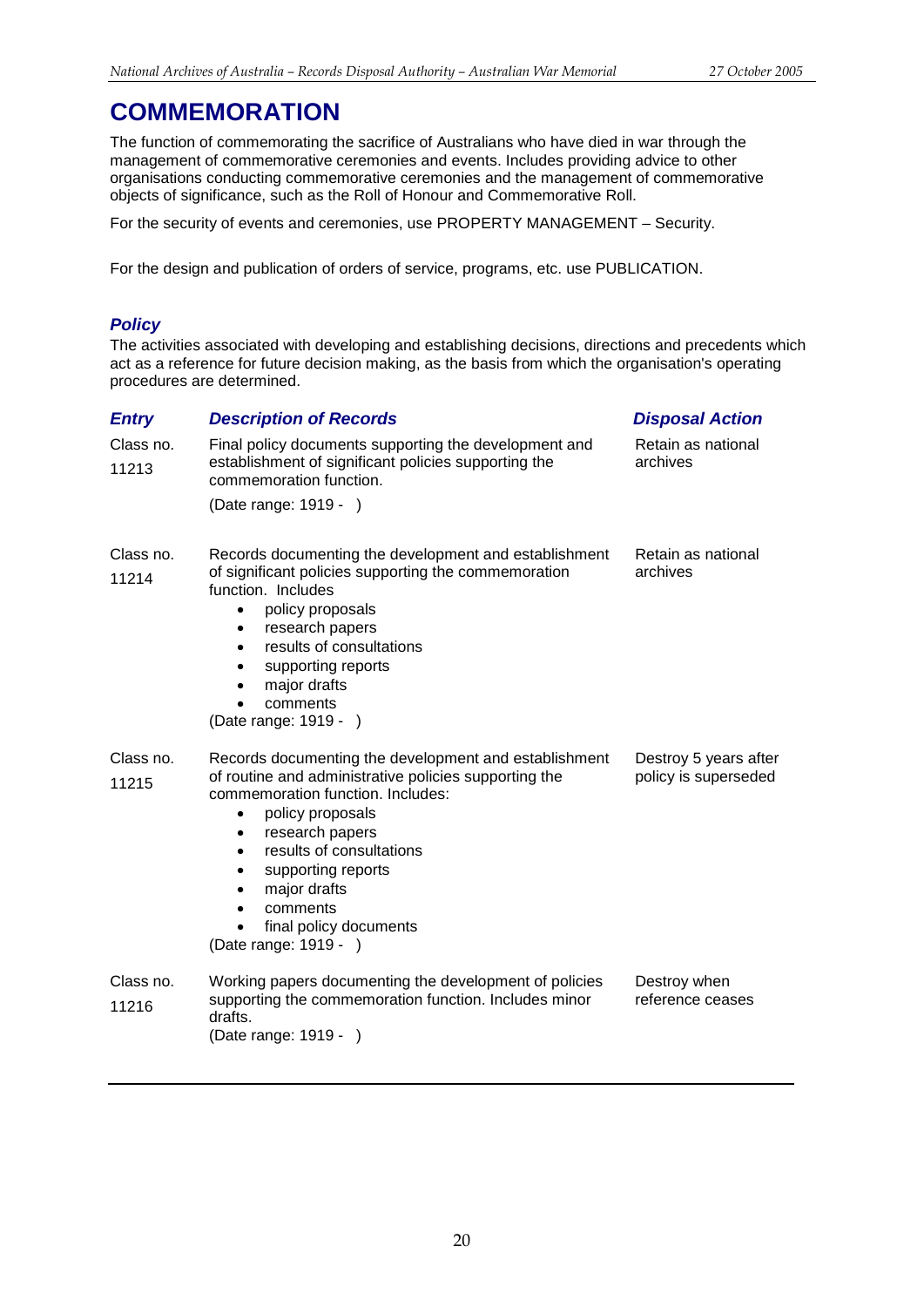The function of commemorating the sacrifice of Australians who have died in war through the management of commemorative ceremonies and events. Includes providing advice to other organisations conducting commemorative ceremonies and the management of commemorative objects of significance, such as the Roll of Honour and Commemorative Roll.

For the security of events and ceremonies, use PROPERTY MANAGEMENT – Security.

For the design and publication of orders of service, programs, etc. use PUBLICATION.

## *Procedures*

Standard methods of operating laid down by an organisation according to formulated policy.

| <b>Entry</b> | <b>Description of Records</b>                                                                                              | <b>Disposal Action</b> |
|--------------|----------------------------------------------------------------------------------------------------------------------------|------------------------|
| Class no.    | Master set of manuals, handbooks, directives and                                                                           | Retain as national     |
| 11217        | guidelines detailing ceremonial and protocol procedures<br>supporting the commemoration function.<br>(Date range: 1919 - ) | archives               |
| Class no.    | Working papers documenting the development of                                                                              | Destroy when           |
| 11218        | procedures supporting the commemoration function.<br>Includes:<br>drafts<br>$\bullet$                                      | reference ceases       |
|              | comments<br>$\bullet$                                                                                                      |                        |
|              | (Date range: 1919 -                                                                                                        |                        |

## *Reporting*

The processes associated with initiating or providing a formal response to a situation or request (either internal, external or as a requirement of corporate policies), and to provide formal statements or findings of the results of the examination or investigation. Includes agenda, briefing, business, discussion papers, proposals, reports, reviews and returns.

## *Entry Description of Records Disposal Action*

| Class no.<br>11219 | Final versions of internal or external reports supporting the<br>commemoration function.<br>(Date range: 1919 - )                                                          | Destroy 5 years after<br>last action |
|--------------------|----------------------------------------------------------------------------------------------------------------------------------------------------------------------------|--------------------------------------|
| Class no.<br>11220 | Working papers documenting the development of reports<br>supporting the commemoration function. Includes:<br>drafts<br>٠<br>comments<br>$\bullet$<br>(Date range: 1919 - ) | Destroy when<br>reference ceases     |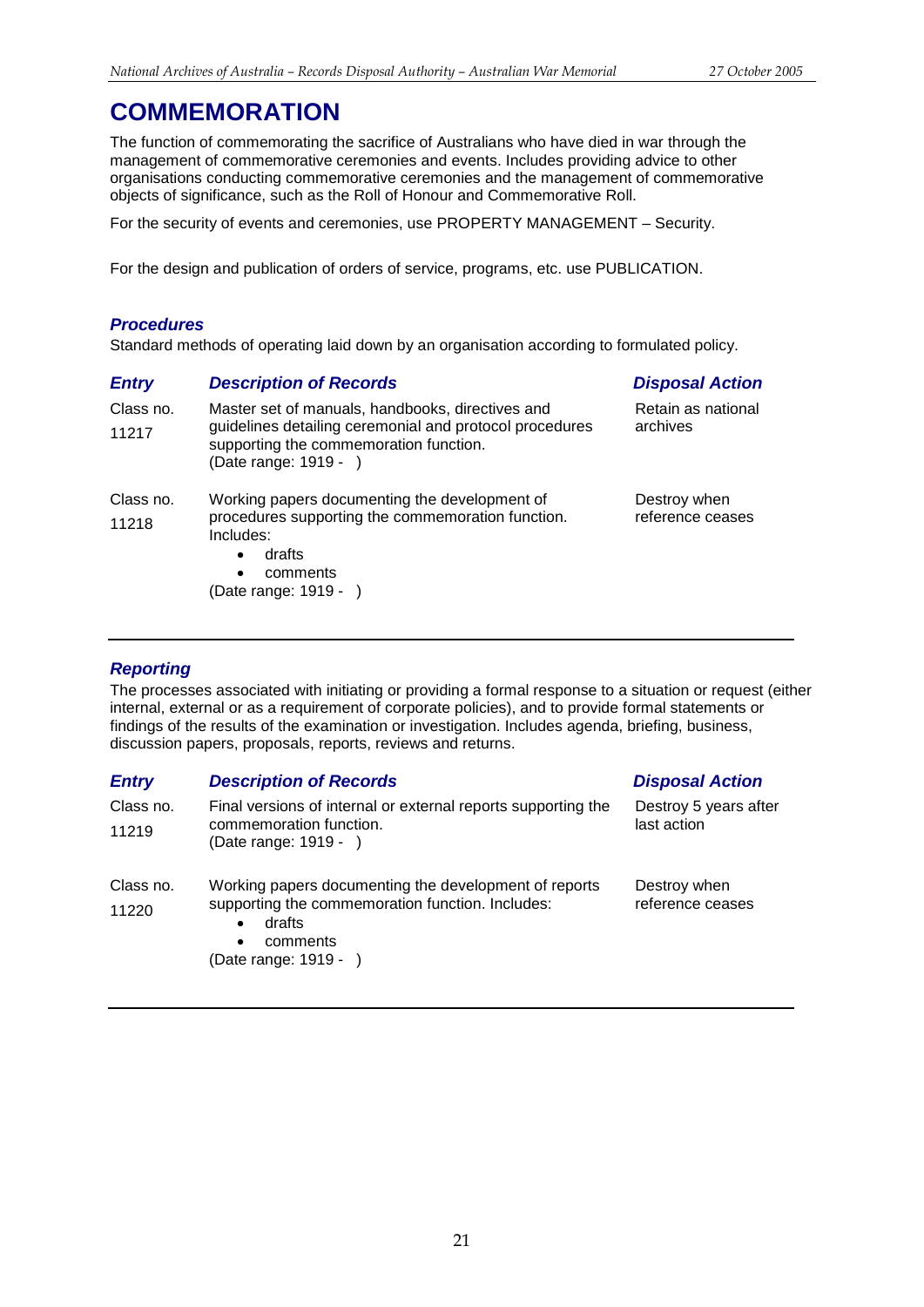The function of commemorating the sacrifice of Australians who have died in war through the management of commemorative ceremonies and events. Includes providing advice to other organisations conducting commemorative ceremonies and the management of commemorative objects of significance, such as the Roll of Honour and Commemorative Roll.

For the security of events and ceremonies, use PROPERTY MANAGEMENT – Security.

For the design and publication of orders of service, programs, etc. use PUBLICATION.

## *Reviewing*

The activities involved in re-evaluating or re-examining products, processes, procedures, standards and systems. Includes recommendations and advice resulting from these activities.

## *Entry Description of Records Disposal Action*

### Class no. 11221 Records documenting a review of policy, procedures, etc supporting the commemoration function. Includes: • documents establishing the review, final report action plan (Date range: 1919 - ) Destroy 3 years after last action Class no. 11222 Working papers documenting a review of policy, procedures, etc supporting the commemoration function. Includes: • drafts • comments (Date range: 1919 - ) Destroy when reference ceases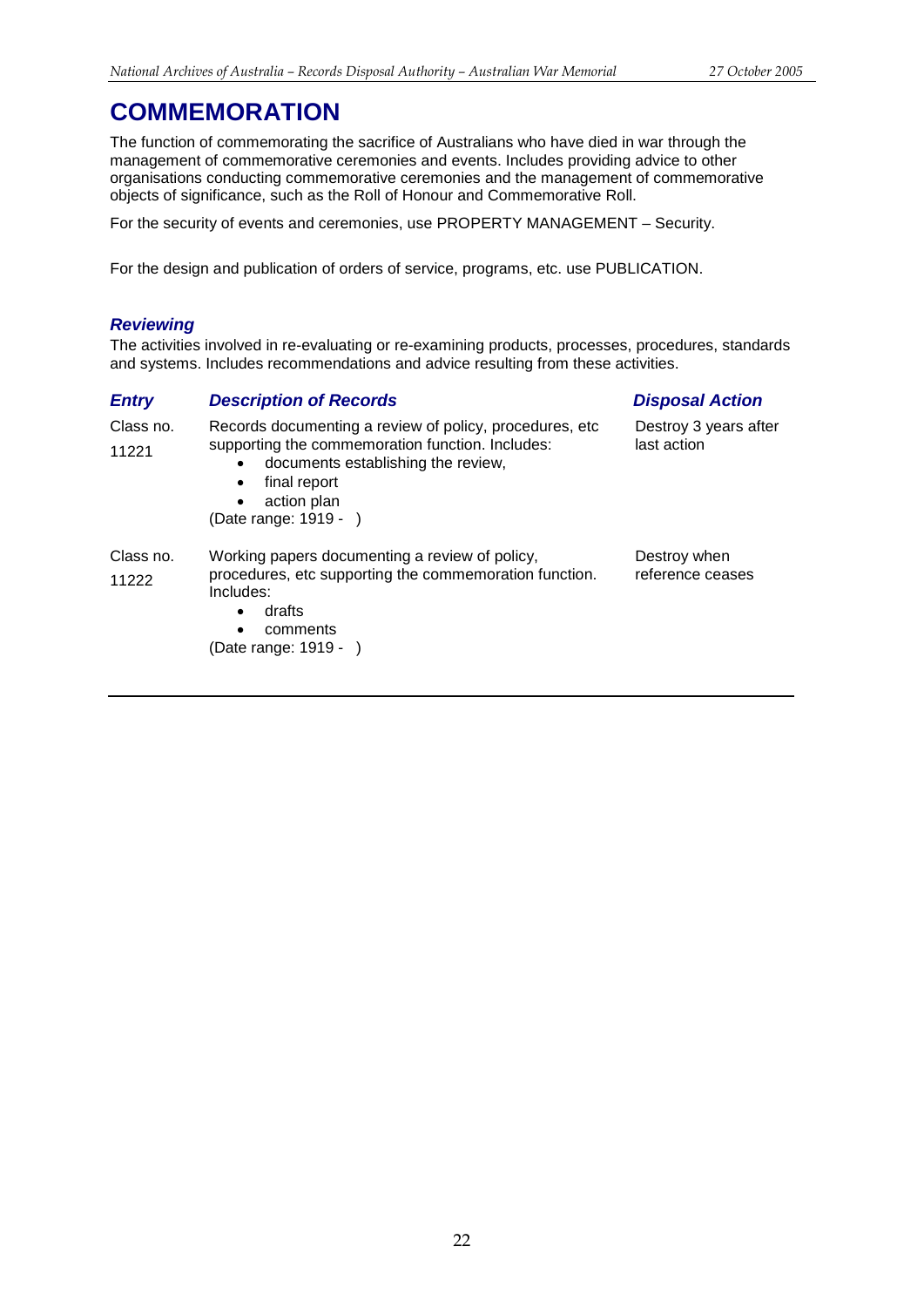The function of commemorating the sacrifice of Australians who have died in war through the management of commemorative ceremonies and events. Includes providing advice to other organisations conducting commemorative ceremonies and the management of commemorative objects of significance, such as the Roll of Honour and Commemorative Roll.

For the security of events and ceremonies, use PROPERTY MANAGEMENT – Security.

For the design and publication of orders of service, programs, etc. use PUBLICATION.

## *Roll of Honour*

The activities associated with developing and maintaining the Roll of Honour, an object of significance which records the names of those people who died as a direct result of active service with Australian forces, or while on transfer.

*For management of the Commemorative Roll, use COMMEMORATION – Commemorative Roll.*

| <b>Entry</b>       | <b>Description of Records</b>                                                                                                                                                                                                                                                                                                                                                         | <b>Disposal Action</b>         |
|--------------------|---------------------------------------------------------------------------------------------------------------------------------------------------------------------------------------------------------------------------------------------------------------------------------------------------------------------------------------------------------------------------------------|--------------------------------|
| Class no.<br>11223 | Master copy of the Roll of Honour index.<br>(Date range: 1919 - )                                                                                                                                                                                                                                                                                                                     | Retain as national<br>archives |
| Class no.<br>11224 | Records documenting background information of Roll of<br>Honour nominees listed on the roll. Records could include:<br>copies of service dossiers<br>٠<br>copies of microfiche entries<br>$\bullet$<br>copies of maritime service records<br>٠<br>nominations<br>amendments<br>$\bullet$<br>(Date range: 1919 - )                                                                     | Retain as national<br>archives |
| Class no.<br>11225 | Records documenting the administration and maintenance<br>of the Roll of Honour, Includes:<br>criteria for inclusion on the Roll<br>$\bullet$<br>amendments<br>(Date range: 1919 - )                                                                                                                                                                                                  | Retain as national<br>archives |
| Class no.<br>11226 | Records documenting background information of Roll of<br>Honour nominees, who have been nominated, but not<br>included on the roll. Records could include:<br>copies of service dossiers<br>copies of microfiche entries<br>٠<br>copies of maritime service records<br>$\bullet$<br>nominations<br>$\bullet$<br>determination of why nomination was rejected<br>(Date range: 1919 - ) | Disposal not<br>authorised     |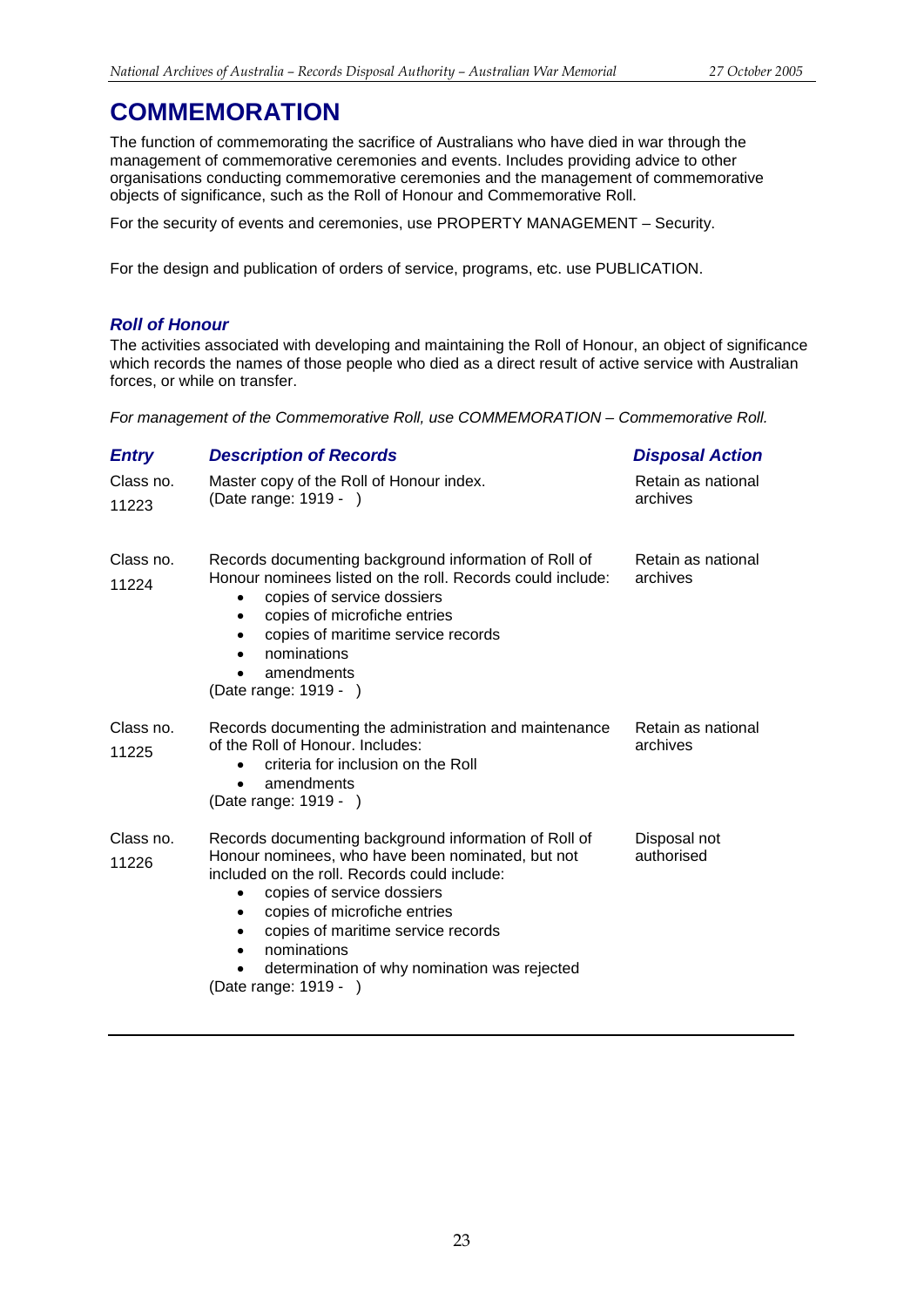The function of commemorating the sacrifice of Australians who have died in war through the management of commemorative ceremonies and events. Includes providing advice to other organisations conducting commemorative ceremonies and the management of commemorative objects of significance, such as the Roll of Honour and Commemorative Roll.

For the security of events and ceremonies, use PROPERTY MANAGEMENT – Security.

For the design and publication of orders of service, programs, etc. use PUBLICATION.

## *Submissions*

The preparation and submission of a formal statement (eg report, statistics, etc) supporting a case or opinion held by the organisation which is submitted to another organisation, or within the organisation, for the purpose of either gain or support.

## *Entry Description of Records Disposal Action*

Destroy 3 years after last action

Class no. 11228

- Records documenting the preparation of agency submissions seeking support for commemoration activities. Includes:
	- draft submissions
	- preparation papers
	- (Date range: 1919 )

## *Tendering*

The activities involved in receiving and assessing tenders, of making offers and finalising contract arrangements for the supply, sale or purchase of goods and services.

## *Entry Description of Records Disposal Action*

Class no. 11229

- Records documenting the development, issue and evaluation of tenders supporting the commemoration function which lead to signed contracts. Includes:
	- statements of requirements
	- requests for proposals
	- expressions of interest
	- requests for tender (RFT)
	- draft contracts
	- evaluation documentation
	- public notices
	- negotiations
	- due diligence checks
	- signed contracts

(Date range: 1941 - )

Class no. 11230 Records of unsuccessful tenders or a tender process where there is not a suitable bidder, or where the tender process has been discontinued. Includes:

- submissions
- notifications of outcome
- reports on debriefing sessions

(Date range: 1941 - )

Destroy 7 years after tender process completed

Destroy 2 years after tender process completed or decision made not to continue with tender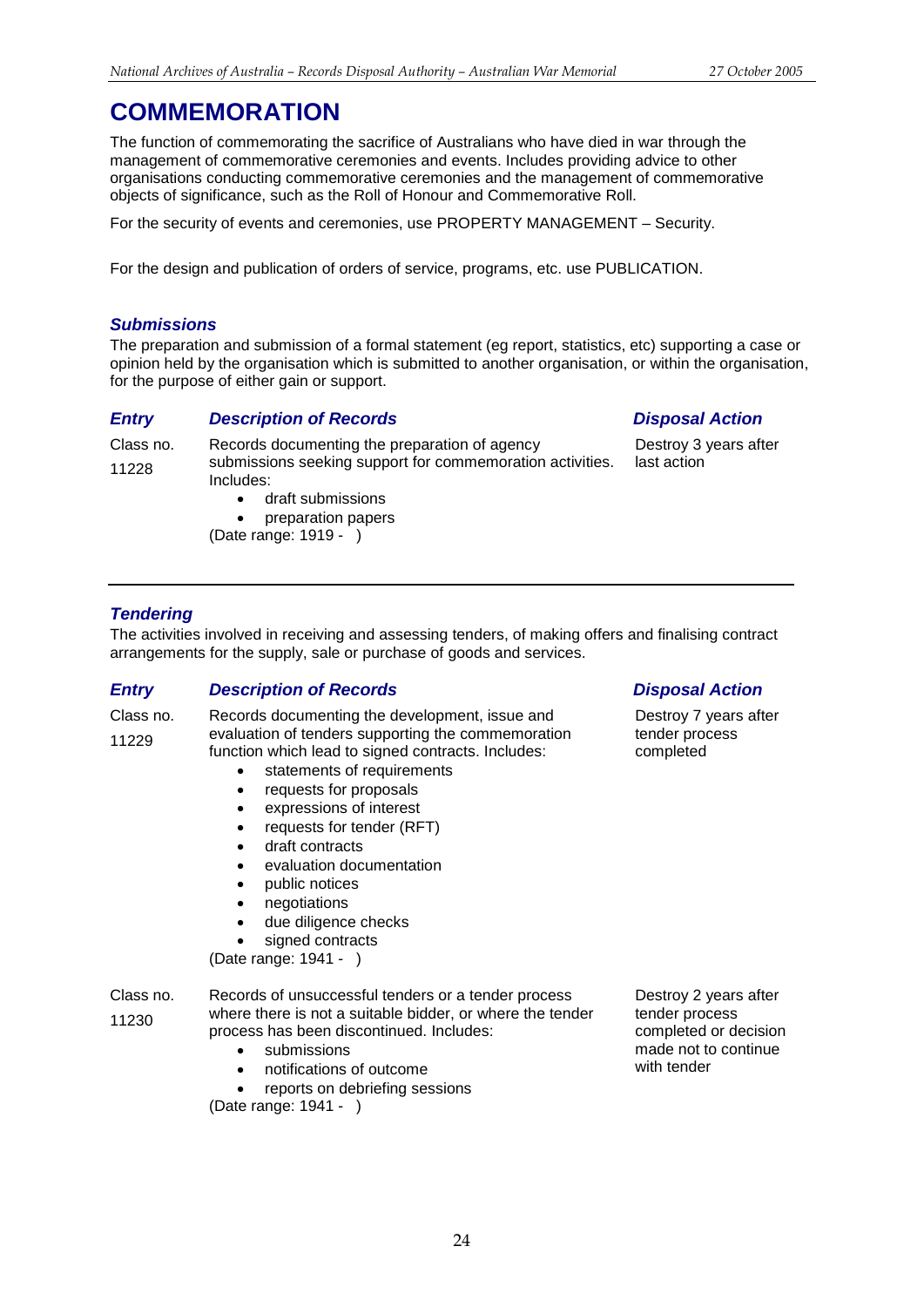The function of commemorating the sacrifice of Australians who have died in war through the management of commemorative ceremonies and events. Includes providing advice to other organisations conducting commemorative ceremonies and the management of commemorative objects of significance, such as the Roll of Honour and Commemorative Roll.

For the security of events and ceremonies, use PROPERTY MANAGEMENT – Security.

For the design and publication of orders of service, programs, etc. use PUBLICATION.

## *Tendering - Continued*

Class no. 11231 Tender and contract registers. (Date range: 1941 - )

Destroy 7 years after last entry

## *Wreathlaying*

The activities associated with arranging and managing wreathlaying ceremonies for individuals, groups or visiting dignitaries.

*For wreathlaying associated with commemorative events, use COMMEMORATION – Event Management.*

| <b>Entry</b>       | <b>Description of Records</b>                                                                                                                                                                                                                        | <b>Disposal Action</b>               |
|--------------------|------------------------------------------------------------------------------------------------------------------------------------------------------------------------------------------------------------------------------------------------------|--------------------------------------|
| Class no.<br>11232 | Records documenting arrangements supporting<br>wreathlaying ceremonies by foreign Heads of State, the<br>Royal Family, Heads of Government and other leading<br>dignitaries. Includes photographs.<br>(Date range: 1941 - )                          | Retain as national<br>archives       |
| Class no.<br>11233 | Records documenting arrangements supporting other<br>wreathlaying ceremonies. Includes:<br>notification<br>$\bullet$<br>notice of attendees<br>$\bullet$<br>routine correspondence<br>$\bullet$<br>photographs<br>$\bullet$<br>(Date range: 1941 - ) | Destroy 2 years after<br>last action |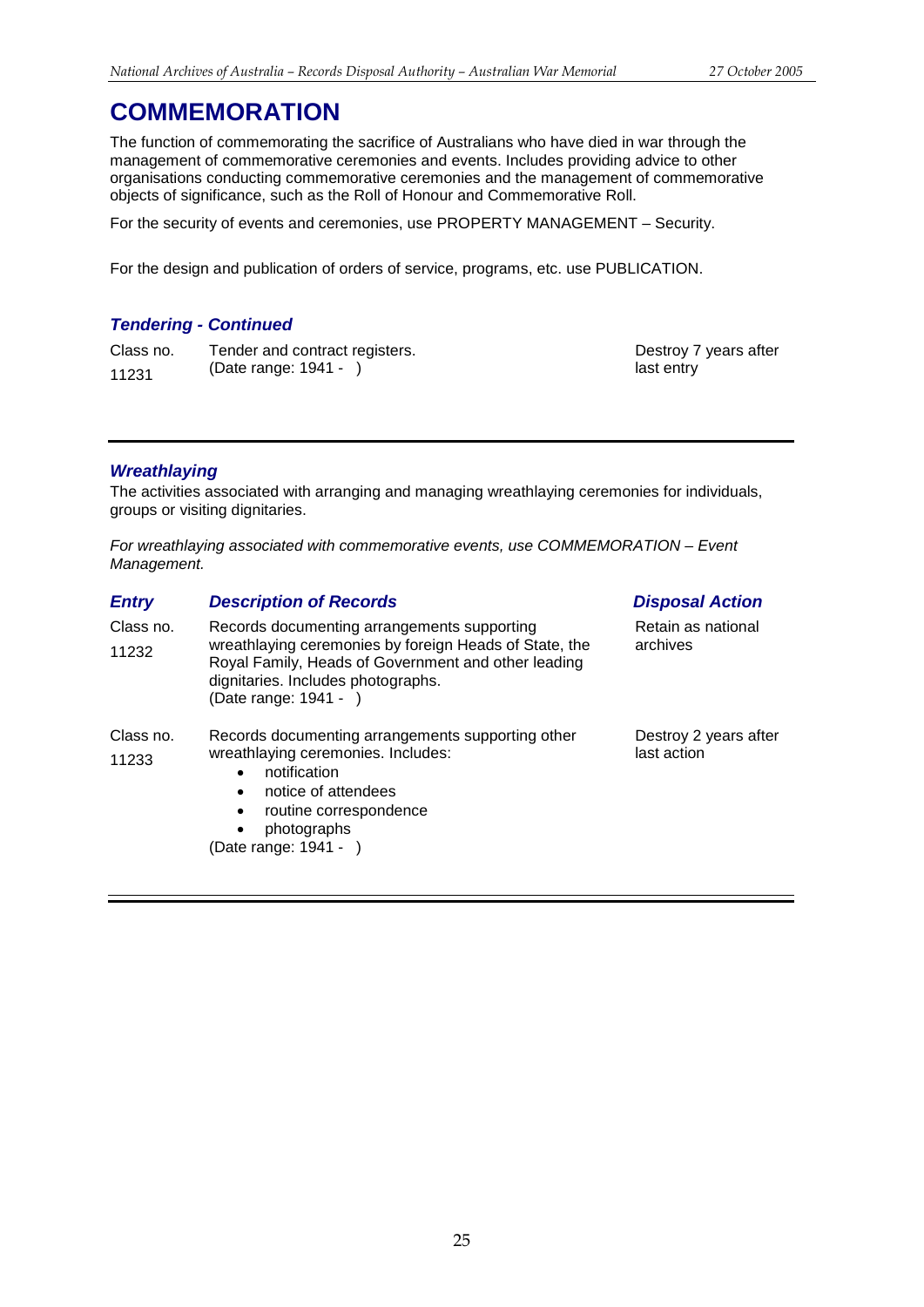<span id="page-25-0"></span>The function of conducting historical research to enhance the knowledge and understanding of Australia's military history. Includes endorsing historical information used in the organisation, the commissioning of official war histories, writing and editing of historical manuscripts and publications, the presentation of military history lectures and conferences, military history research and the development of battlefield tours.

For the publication of historical manuscripts and material, use PUBLICATION.

## *Addresses (presentations)*

The activity of giving addresses for training, professional, community relations or sales purposes. Includes speeches and multi-media presentations.

*For research into addresses, use HISTORICAL RESEARCH – Research.*

## *Entry Description of Records Disposal Action*

| Class no.<br>11354 | Final versions of addresses presented by the agency's<br>historians that contribute significantly to the knowledge and<br>understanding of military history. Includes:<br>speeches<br>$\bullet$<br>multi-media presentations<br>$\bullet$<br>(Date range: 1919 - ) | Retain as national<br>archives       |
|--------------------|--------------------------------------------------------------------------------------------------------------------------------------------------------------------------------------------------------------------------------------------------------------------|--------------------------------------|
| Class no.<br>11355 | Final versions of other addresses supporting the historical<br>research function.<br>(Date range: 1919 - )                                                                                                                                                         | Destroy 5 years after<br>last action |
| Class no.<br>11356 | Working papers documenting the development of<br>addresses, including drafts.<br>(Date range: 1919 - )                                                                                                                                                             | Destroy when<br>reference ceases     |

## *Advice*

The activities associated with offering opinions by or to the organisation as to an action or judgement. Includes the process of advising.

## *Entry Description of Records Disposal Action*

(Date range: 1917 - )

| Class no. | Records documenting the receipt and provision of                                                                                                                                                                       |      |
|-----------|------------------------------------------------------------------------------------------------------------------------------------------------------------------------------------------------------------------------|------|
| 11357     | significant advice that involves considerable research or<br>investigation, provides significant knowledge and<br>understanding of an issue and supports the historical<br>research function.<br>(Date range: 1917 - ) | arc  |
| Class no. | Records documenting the receipt and provision of other                                                                                                                                                                 | De:  |
| 11358     | advice that does not involve considerable research or                                                                                                                                                                  | last |

investigation, provides minor knowledge and understanding of an issue and supports the historical research function.

tain as national hives:

stroy 2 years after t action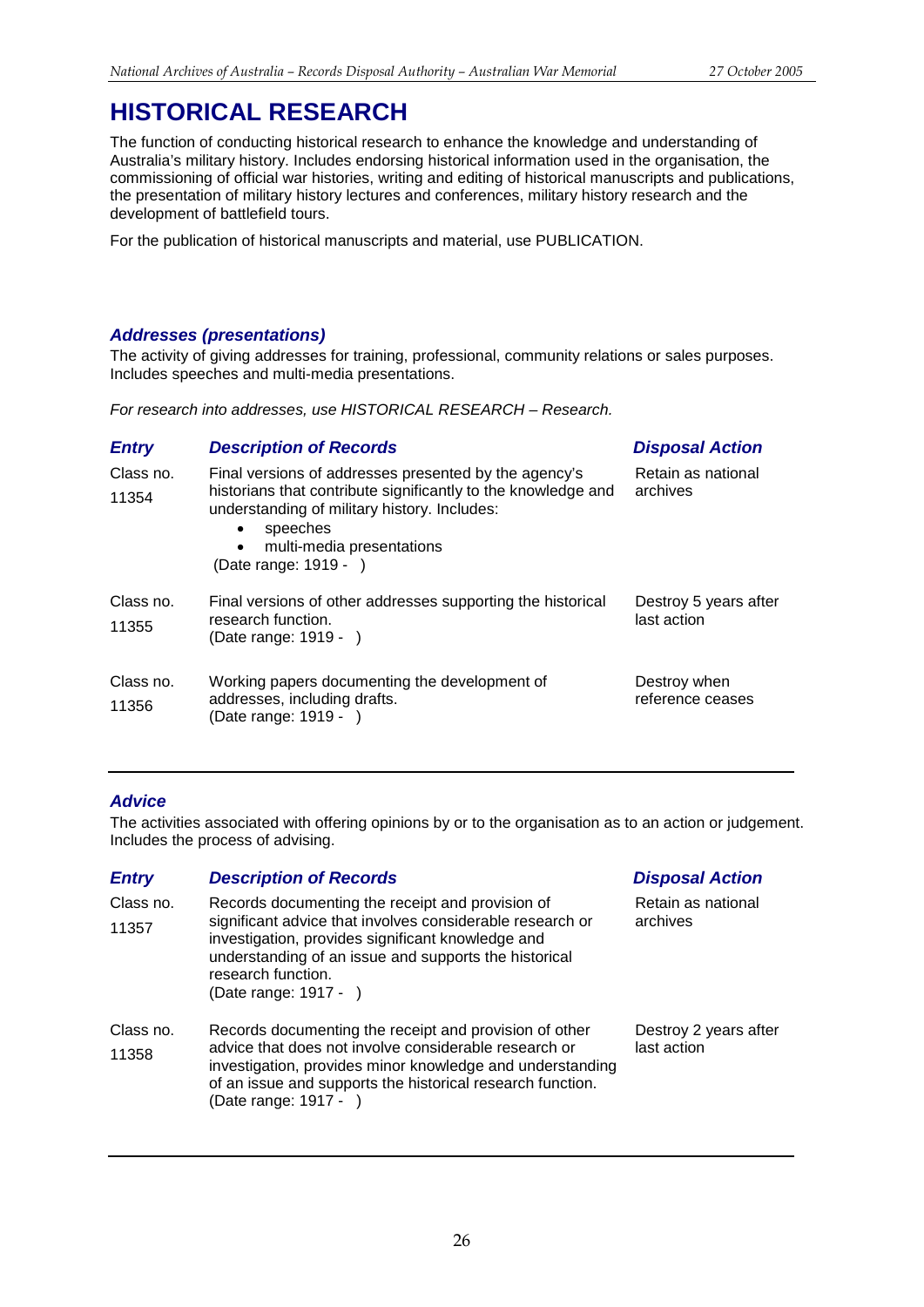The function of conducting historical research to enhance the knowledge and understanding of Australia's military history. Includes endorsing historical information used in the organisation, the commissioning of official war histories, writing and editing of historical manuscripts and publications, the presentation of military history lectures and conferences, military history research and the development of battlefield tours.

For the publication of historical manuscripts and material, use PUBLICATION.

## *Agency Liaison*

The activities associated with maintaining regular general contact between the organisation and other agencies, stakeholders and interest groups. Includes sharing informal information and discussions and collaborating on projects that are not joint ventures.

## *Entry Description of Records Disposal Action*

Class no. 11359

Records documenting agency liaison activities, undertaken with agencies, stakeholders and interest groups, relating to the historical research function. Includes:

- contact lists/registers
- meeting notes
- project collaborations
- exchanged information
- routine information

(Date range: 1943 - )

## *Agreements*

The processes associated with the establishment, maintenance, review and negotiation of agreements.

| <b>Entry</b>       | <b>Description of Records</b>                                                                                 | <b>Disposal Action</b>                                                   |
|--------------------|---------------------------------------------------------------------------------------------------------------|--------------------------------------------------------------------------|
| Class no.<br>11360 | Final signed versions of agreements relating to the<br>historical research function.<br>(Date range: 1943 - ) | Destroy 20 years after<br>expiry or other<br>termination of<br>agreement |
| Class no.<br>11361 | Records documenting the negotiation, establishment,<br>maintenance and review of agreements.                  | Destroy 7 years after<br>expiry or other                                 |
|                    | (Date range: 1943 - )                                                                                         | termination of<br>agreement                                              |

Destroy 2 years after last action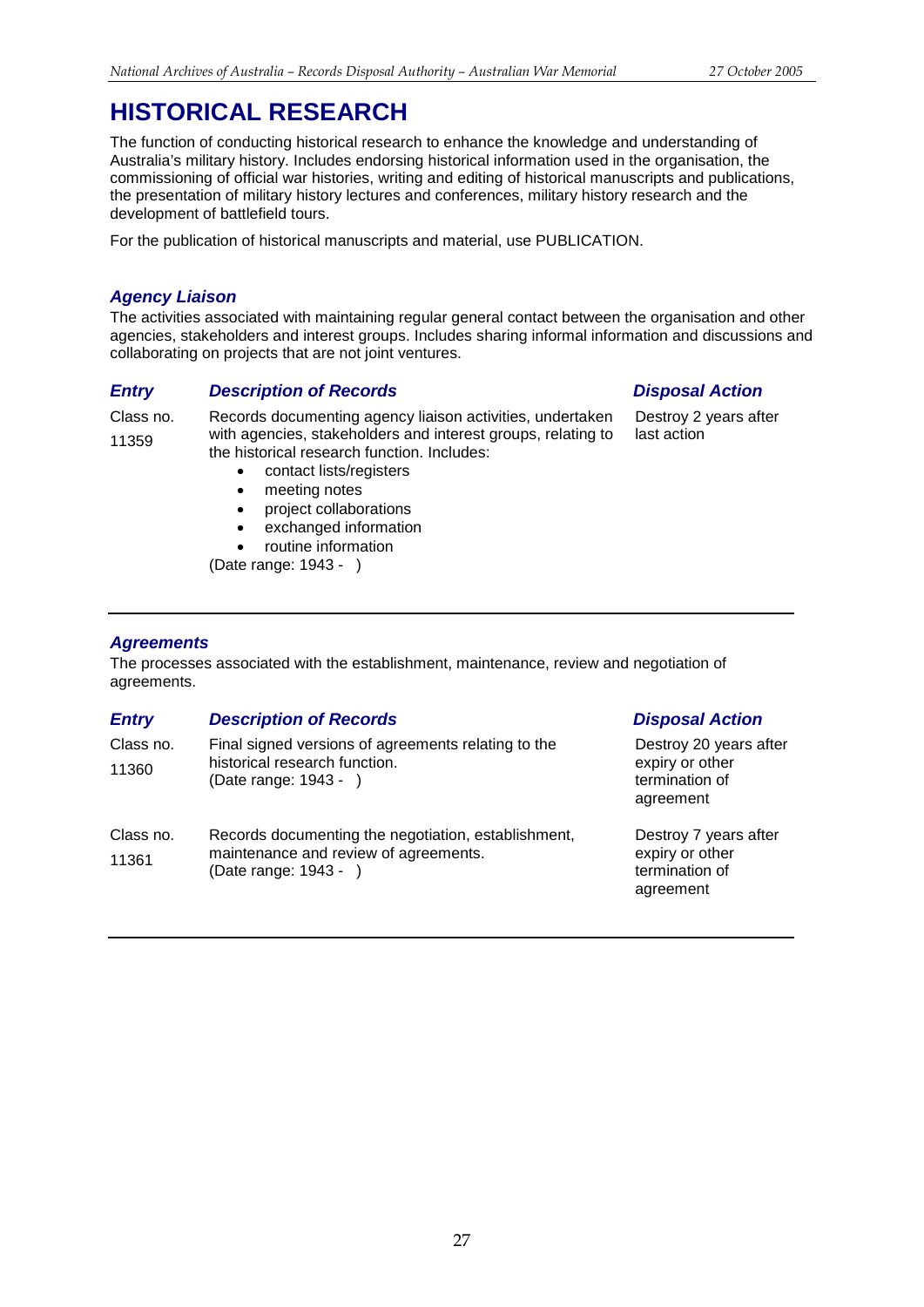The function of conducting historical research to enhance the knowledge and understanding of Australia's military history. Includes endorsing historical information used in the organisation, the commissioning of official war histories, writing and editing of historical manuscripts and publications, the presentation of military history lectures and conferences, military history research and the development of battlefield tours.

For the publication of historical manuscripts and material, use PUBLICATION.

## *Audit*

The activities associated with officially checking financial, quality assurance and operational records to ensure they have been kept and maintained in accordance with agreed or legislated standards and correctly record the events, processes and business of the organisation in a specified period. Includes compliance audits, financial audits, operational audits, recordkeeping audits, skills audits, system audits and quality assurance audits.

## *Entry Description of Records Disposal Action*

| Class no.<br>11362 | Final internal and external audit reports relating to the<br>historical research function.<br>(Date range: $1966 - 1$ ) | Destroy 5 years after<br>last action |
|--------------------|-------------------------------------------------------------------------------------------------------------------------|--------------------------------------|
| Class no.          | Records documenting the planning and conduct of internal                                                                | Destroy 5 years after                |
| 11363              | and external audits relating to the historical research<br>function. Includes:                                          | last action                          |
|                    | routine correspondence with auditing body<br>$\bullet$<br>minutes of meetings<br>$\bullet$                              |                                      |
|                    | المتنادما والمتحافظ المادحا المتحالة مراجع مرضا فالمراجع المتحال والمتحال والمتحال والمتحالة                            |                                      |

- notes taken at opening and exit interviews • draft report
- comments

(Date range: 1966 - )

Destroy 3 years after last action

## *Authorisation*

The process of delegating power to authorise an action and the seeking and granting permission to undertake a requested action.

## *Entry Description of Records Disposal Action*

Class no. 11364 Authorisations for administrative action supporting the historical research function. (Date range: 1917 - )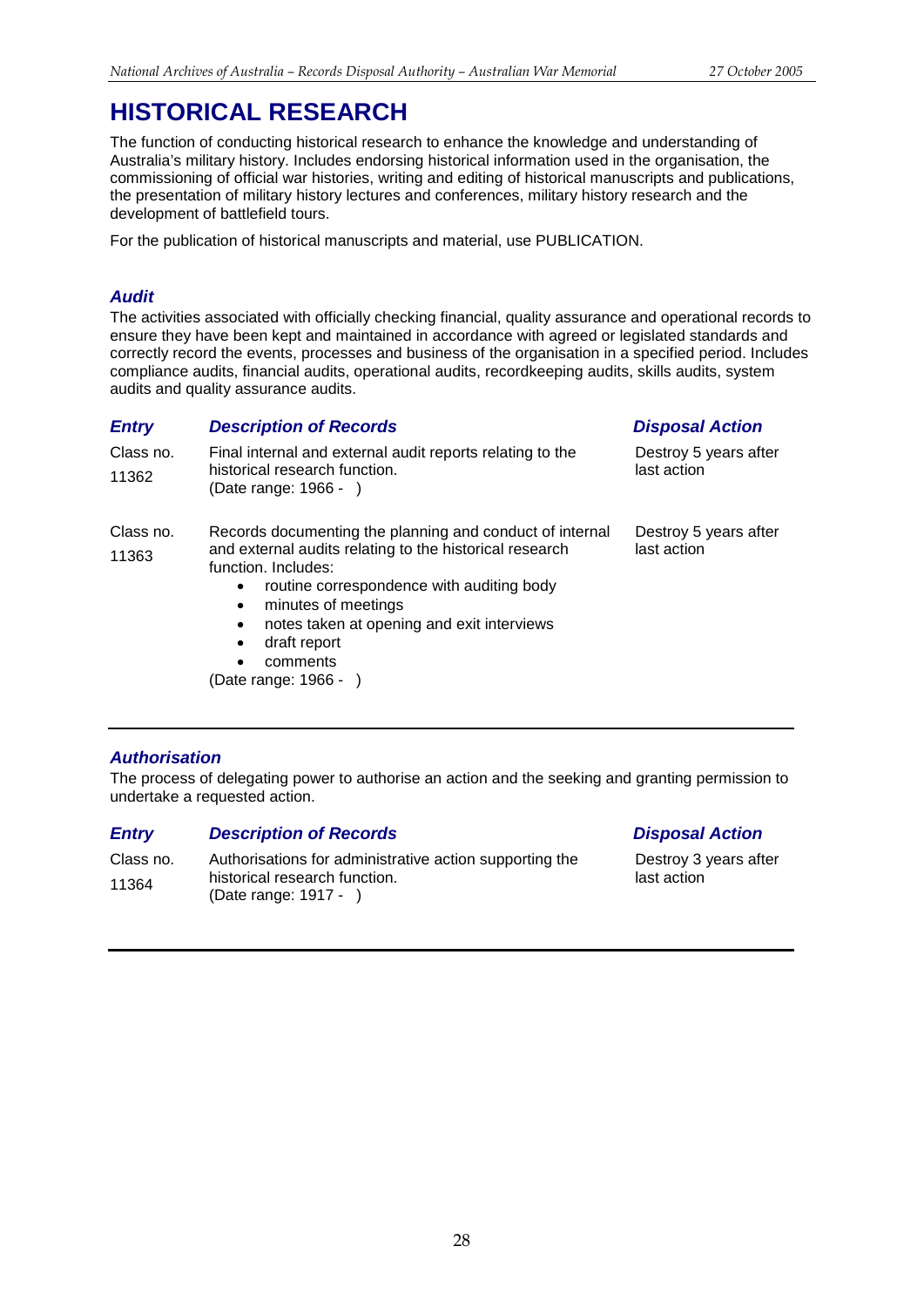The function of conducting historical research to enhance the knowledge and understanding of Australia's military history. Includes endorsing historical information used in the organisation, the commissioning of official war histories, writing and editing of historical manuscripts and publications, the presentation of military history lectures and conferences, military history research and the development of battlefield tours.

For the publication of historical manuscripts and material, use PUBLICATION.

## *Commissioning*

The activities associated with the appointment of artists, photographers, historians, writers, etc to produce works for the agency, and the monitoring of the commission.

*For agreements relating to the commission, use HISTORICAL RESEARCH – Agreements.*

| <b>Entry</b>       | <b>Description of Records</b>                                                                                                                                                                                                       | <b>Disposal Action</b>         |
|--------------------|-------------------------------------------------------------------------------------------------------------------------------------------------------------------------------------------------------------------------------------|--------------------------------|
| Class no.<br>11365 | Records documenting the selection of a commissioned<br>author or historian. Includes:<br>negotiations<br>correspondence between agency and author or<br>$\bullet$<br>historian<br>draft agreements<br>(Date range: 1966 - )         | Retain as national<br>archives |
| Class no.<br>11366 | Records documenting the administration of the<br>commissioning process. Includes:<br>consultations<br>profiles of authors<br>$\bullet$<br>selection criteria<br>examples of work<br>routine correspondence<br>(Date range: 1966 - ) | Disposal not<br>authorised     |
| Class no.<br>11367 | Records documenting the management of a commission<br>project. Includes:<br>progress reports<br>٠<br>drafts<br>٠<br>comments<br>٠<br>instructions<br>(Date range: 1966 - )                                                          | Disposal not<br>authorised     |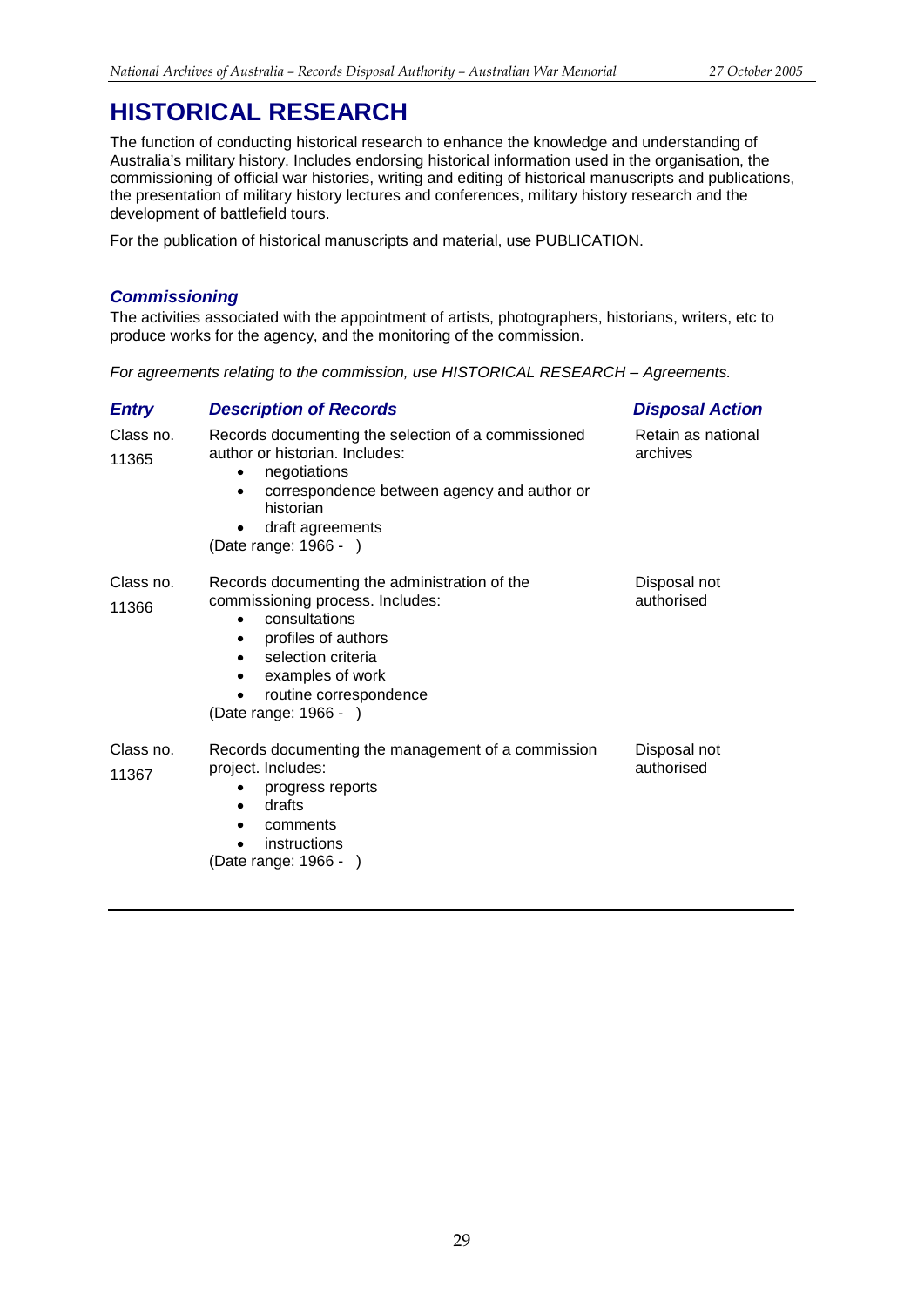The function of conducting historical research to enhance the knowledge and understanding of Australia's military history. Includes endorsing historical information used in the organisation, the commissioning of official war histories, writing and editing of historical manuscripts and publications, the presentation of military history lectures and conferences, military history research and the development of battlefield tours.

For the publication of historical manuscripts and material, use PUBLICATION.

## *Committees*

The activities associated with the managing of committees and task forces. Includes the committee's establishment, appointment of members, terms of reference, proceedings, minutes of meetings, reports, agenda etc.

## *Entry Description of Records Disposal Action*

| Class no.<br>11368 | Records of advisory committees supporting the historical<br>research function, where the committee is providing advice<br>on the development of a war history publication or<br>production. Includes:<br>documents establishing the committee<br>minutes<br>$\bullet$<br>reports<br>recommendations<br>(Date range: 1917 - )                                               | Retain as national<br>archives                                            |
|--------------------|----------------------------------------------------------------------------------------------------------------------------------------------------------------------------------------------------------------------------------------------------------------------------------------------------------------------------------------------------------------------------|---------------------------------------------------------------------------|
| Class no.<br>11369 | Records of external committees supporting the historical<br>research function, where the agency provides secretariat<br>services, eg Naval Consultative Committee. Includes:<br>documents establishing the committee<br>minutes<br>$\bullet$<br>reports<br>recommendations<br>supporting documentation such as briefings and<br>discussion papers<br>(Date range: 1917 - ) | Destroy 10 years after<br>committee is<br>terminated or ceases<br>to meet |
| Class no.<br>11370 | Records of other internal or external committees supporting<br>the historical research function. Includes:<br>copies of minutes<br>$\bullet$<br>notices of meetings<br>agenda<br>(Date range: 1917 - )                                                                                                                                                                     | Destroy when<br>reference ceases                                          |
| Class no.<br>11371 | Working papers documenting the conduct and<br>administration of committees which consider matters<br>relating to the historical research function. Includes:<br>notice of meetings<br>$\bullet$<br>draft minutes<br>(Date range: 1917 - )                                                                                                                                  | Destroy when<br>reference ceases                                          |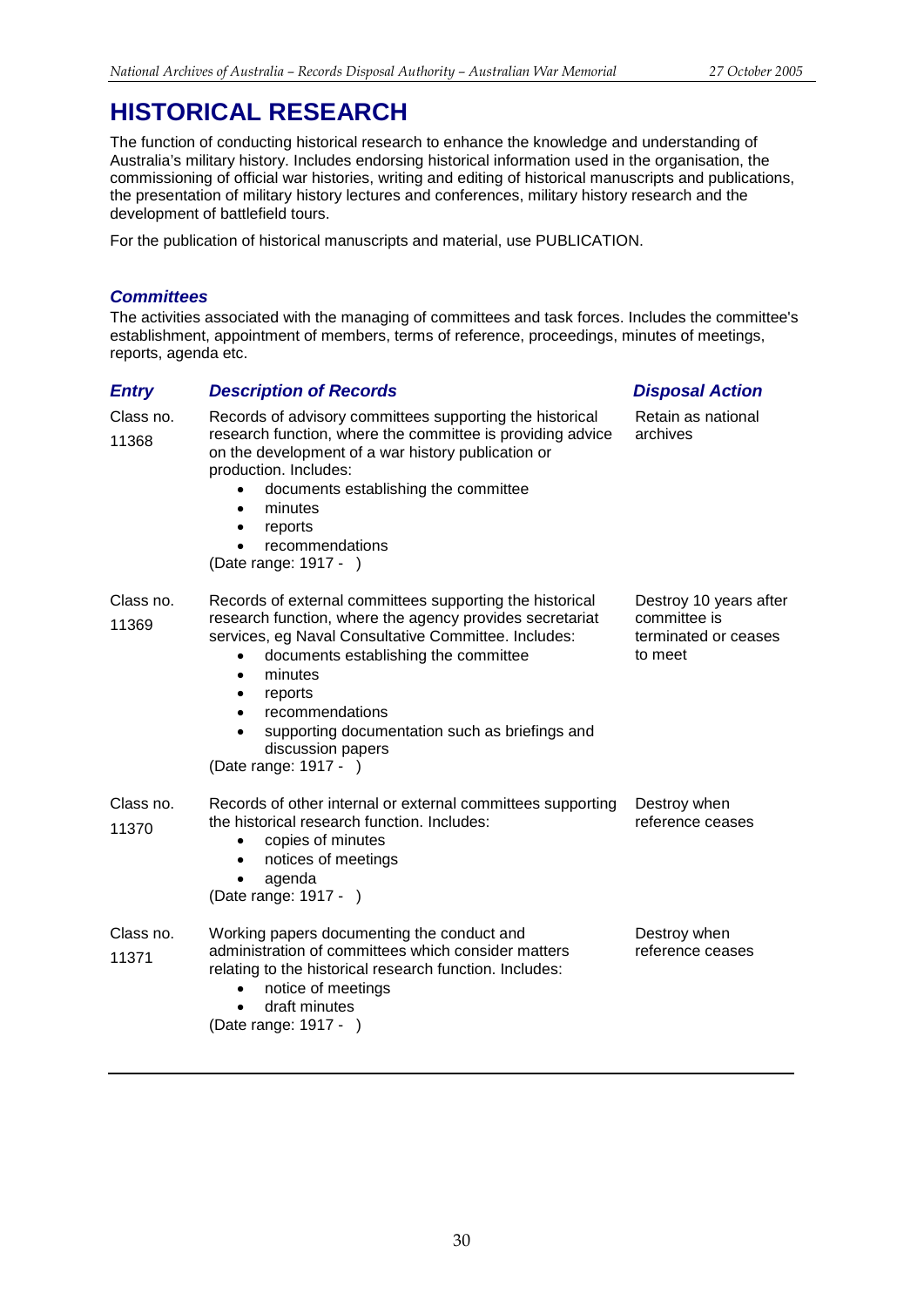The function of conducting historical research to enhance the knowledge and understanding of Australia's military history. Includes endorsing historical information used in the organisation, the commissioning of official war histories, writing and editing of historical manuscripts and publications, the presentation of military history lectures and conferences, military history research and the development of battlefield tours.

For the publication of historical manuscripts and material, use PUBLICATION.

## *Conferences*

The activities involved in arranging or attending conferences held either by the organisation or by other organisations. Includes registrations, publicity and reports of participants etc.

| <b>Entry</b>       | <b>Description of Records</b>                                                                                                                                                                                                                                                                                      | <b>Disposal Action</b>                    |
|--------------------|--------------------------------------------------------------------------------------------------------------------------------------------------------------------------------------------------------------------------------------------------------------------------------------------------------------------|-------------------------------------------|
| Class no.<br>11372 | Master copies of unpublished proceedings, reports,<br>speeches and papers from conferences hosted by the<br>agency and relating to the historical research function.<br>(Date range: 1979 - )                                                                                                                      | Disposal not<br>authorised                |
|                    | For published proceedings and reports from agency hosted<br>conferences, use PUBLICATIONS - Production.                                                                                                                                                                                                            |                                           |
| Class no.<br>11373 | Records documenting arrangements for conferences<br>hosted by the agency and relating to the historical research<br>function. Includes:<br>program schedule<br>$\bullet$<br>arrangements for speakers<br>$\bullet$<br>promotional material<br>$\bullet$<br>registrations<br>venue bookings<br>Date range: 1979 - ) | Destroy 2 years after<br>last action      |
| Class no.<br>11374 | Records documenting the attendance of staff at<br>conferences arranged by other organisations. Includes:<br>registration confirmation<br>$\bullet$<br>programs<br>copies of proceedings<br>promotional material<br>(Date range: 1979 - )                                                                           | Destroy 2 years after<br>action completed |

## *Enquiries*

The activities associated with handling requests for information about the organisation and its services by the general public, agency employees or another organisation.

## *Entry Description of Records Disposal Action*

Class no. 11375 Records documenting the handling of enquiries relating to the historical research function. (Date range: 1917 - ) Destroy 2 years after last action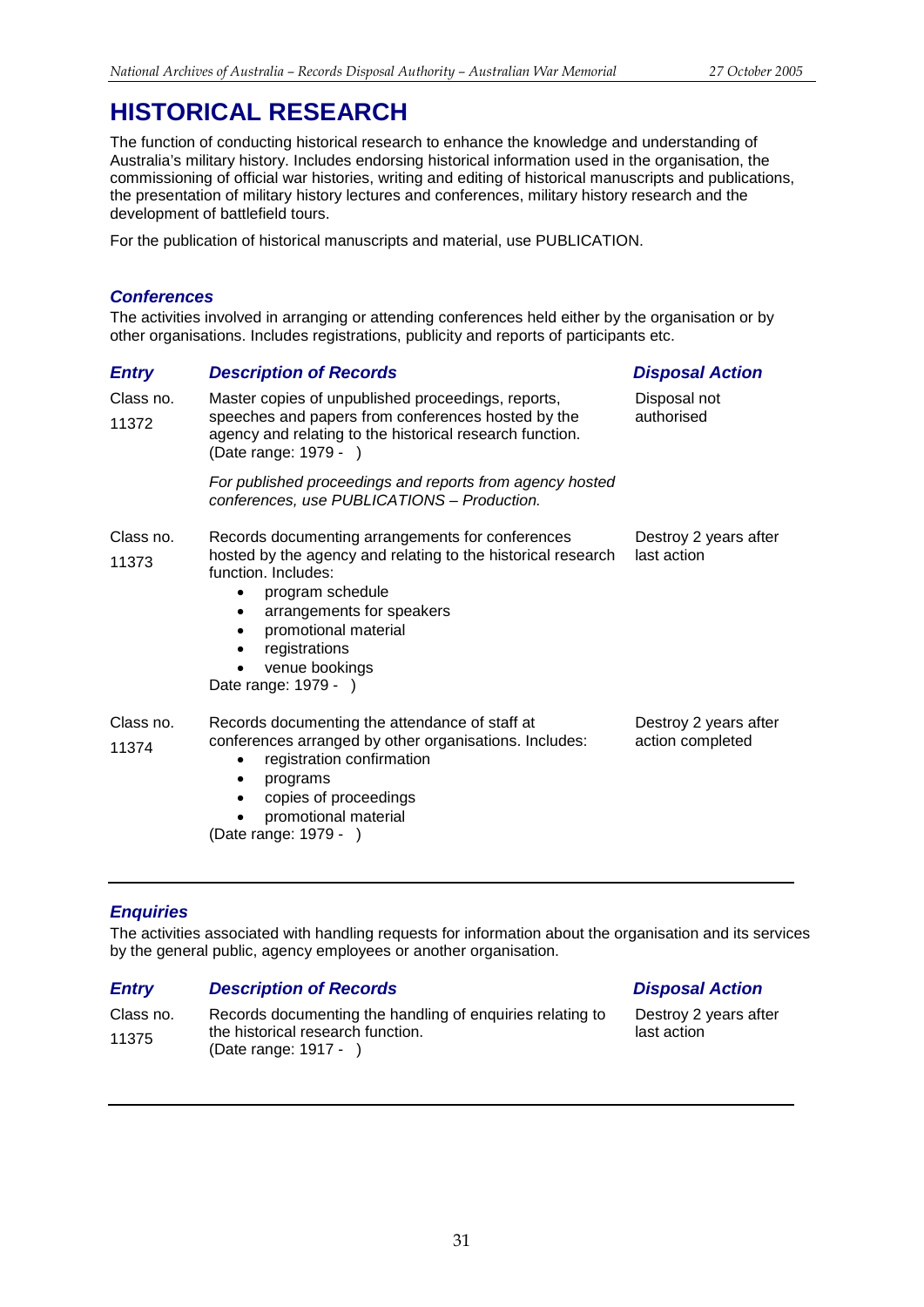The function of conducting historical research to enhance the knowledge and understanding of Australia's military history. Includes endorsing historical information used in the organisation, the commissioning of official war histories, writing and editing of historical manuscripts and publications, the presentation of military history lectures and conferences, military history research and the development of battlefield tours.

For the publication of historical manuscripts and material, use PUBLICATION.

## *Grant Funding*

The activities associated with the application for and receipt of grants.

## *Entry Description of Records Disposal Action*

Class no. 11376 Records documenting successful applications made by the agency for grant funding supporting the historical research function. Includes:

- applications
- notifications
- draft agreements
- routine correspondence
- acquittal reports

(Date range: 1966 - )

Class no. 11377 Records documenting unsuccessful applications made by the agency for grant funding supporting the historical research function. Includes: last action

- applications
- notifications
- (Date range: 1966 )

Destroy 7 years after last action

Destroy 2 years after

## *Grants (Outwards)*

The activity of providing grants.

| <b>Entry</b>       | <b>Description of Records</b>                                                                                                                                                                                                                                                                                                                                                          | <b>Disposal Action</b>               |
|--------------------|----------------------------------------------------------------------------------------------------------------------------------------------------------------------------------------------------------------------------------------------------------------------------------------------------------------------------------------------------------------------------------------|--------------------------------------|
| Class no.<br>11378 | Records documenting successful applications made to the<br>agency for grant funding supporting the historical research<br>function (e.g. Summer Vacation Scholarship Scheme).<br>Includes:<br>applications<br>٠<br>notifications<br>$\bullet$<br>routine correspondence<br>$\bullet$<br>draft agreements<br>$\bullet$<br>acquittal documentation<br>$\bullet$<br>(Date range: 1966 - ) | Destroy 7 years after<br>last action |
| Class no.<br>11379 | Records documenting unsuccessful applications made to<br>the agency for grant funding supporting the historical<br>research function.<br>(Date range: 1966 - )                                                                                                                                                                                                                         | Destroy 2 years after<br>last action |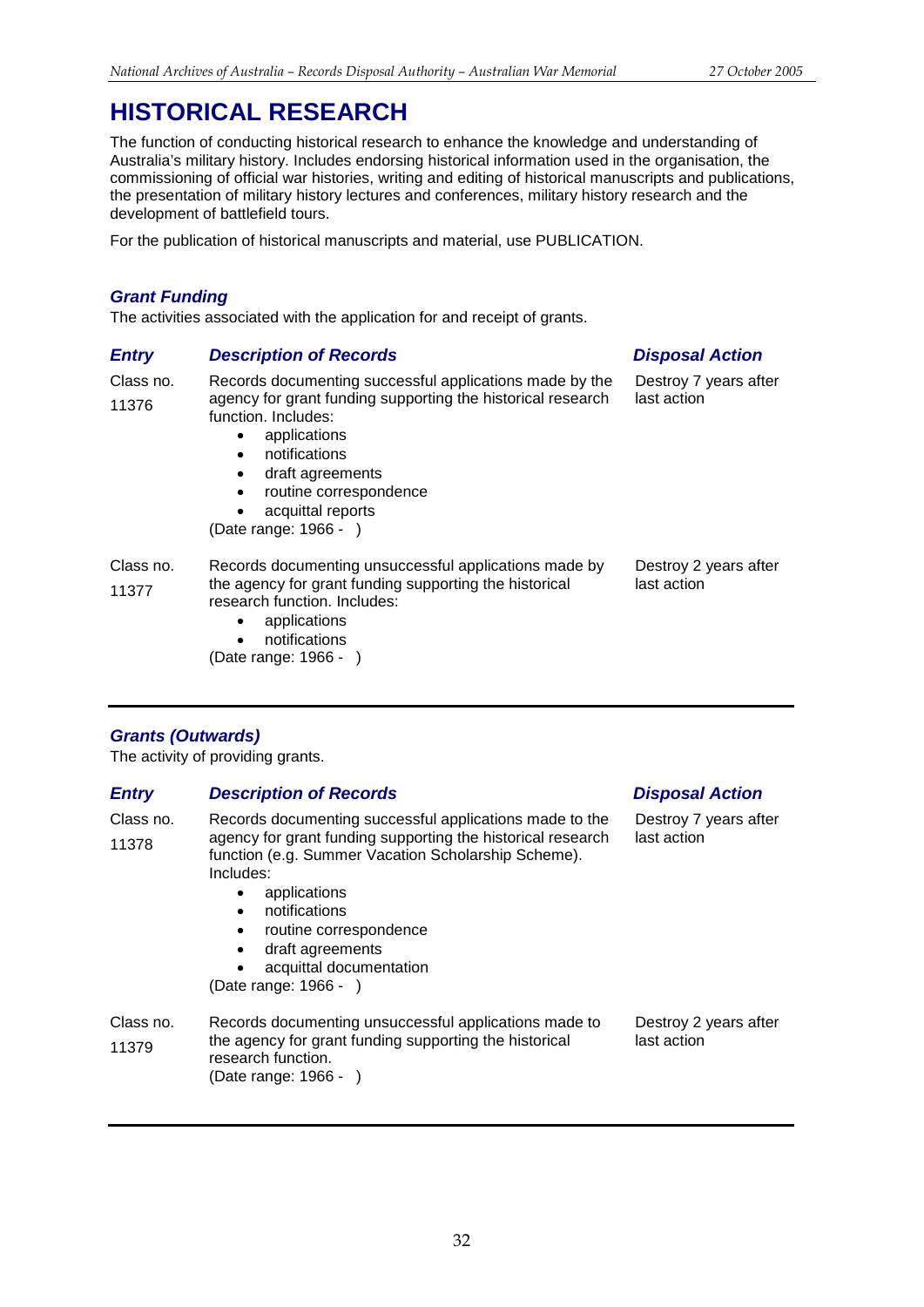The function of conducting historical research to enhance the knowledge and understanding of Australia's military history. Includes endorsing historical information used in the organisation, the commissioning of official war histories, writing and editing of historical manuscripts and publications, the presentation of military history lectures and conferences, military history research and the development of battlefield tours.

For the publication of historical manuscripts and material, use PUBLICATION.

## *Joint Ventures*

The activities involved in managing joint operations between departments, either within the organisation or with other organisations, or with the government, where there is a contract, joint contribution of funds and/or time. Also includes private sector ventures with public sector organisations, and co-research or collaboration between inter-departmental units, departments or organisations.

## *Entry Description of Records Disposal Action*

| Class no.<br>11380 | Records documenting the management of joint ventures<br>undertaken to support the historical research function.<br>Includes records relating to the establishment,<br>maintenance and review of joint venture agreements and<br>contracts.<br>(Date range: $1994 -$ ) | Destroy 7 years after<br>termination of joint<br>venture       |
|--------------------|-----------------------------------------------------------------------------------------------------------------------------------------------------------------------------------------------------------------------------------------------------------------------|----------------------------------------------------------------|
| Class no.<br>11381 | Signed joint venture contracts and agreements supporting<br>the historical research function.<br>(Date range: 1994 - )                                                                                                                                                | Destroy 7 years after<br>termination or expiry<br>of agreement |

## *Meetings*

The activities associated with adhoc gatherings held to formulate, discuss, update or resolve issues and matters pertaining to managing the section, department, or organisation as a whole. Includes arrangements, agenda, taking of minutes etc. Excludes committee meetings.

## *Entry Description of Records Disposal Action*

Class no. 11382 Records documenting the conduct and administration of meetings held to support the historical research function. Includes:

- agenda
- notices of meetings
- drafts
- minutes

(Date range: 1917 - )

Destroy 2 years after last action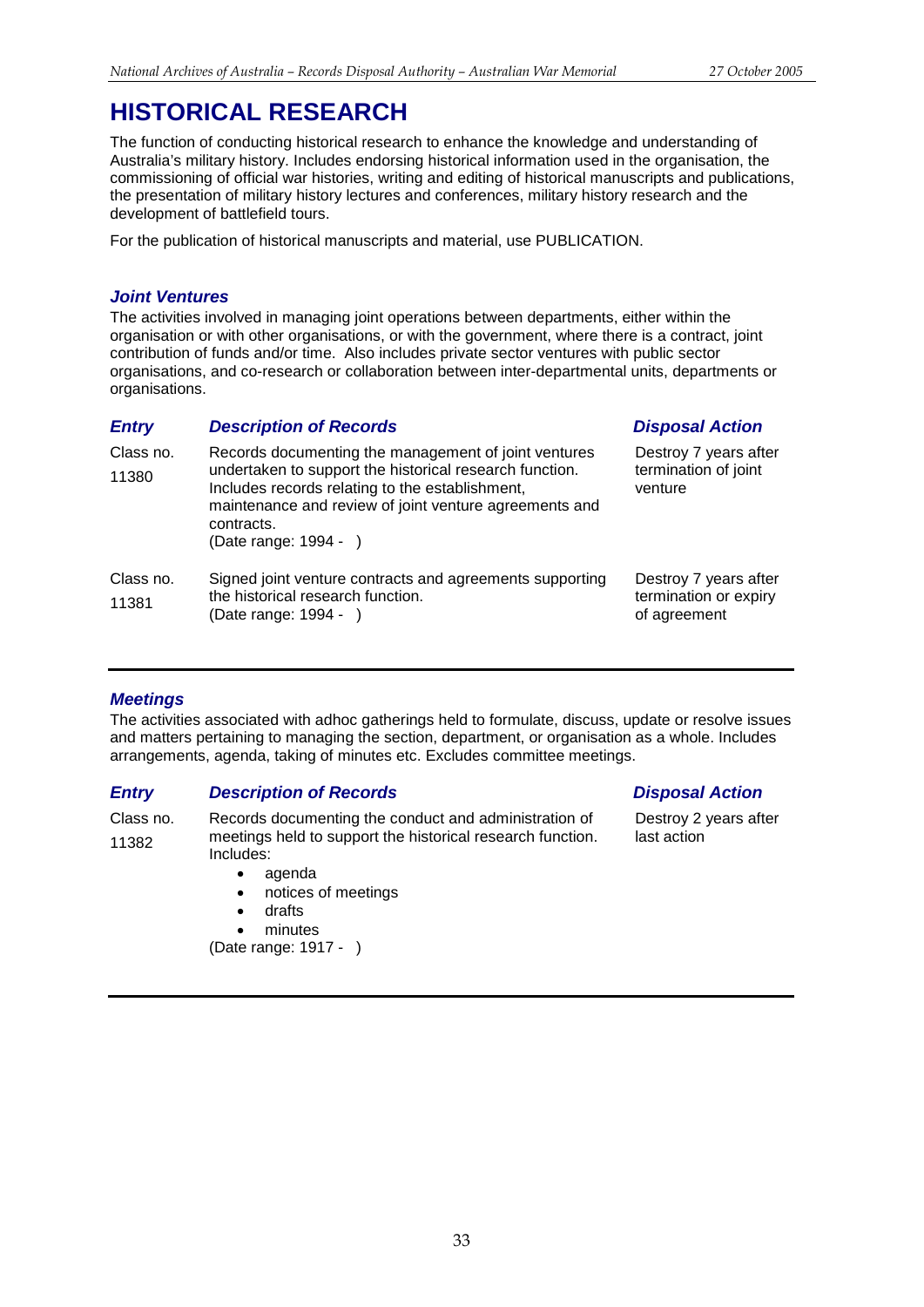Destroy 5 years after policy superseded

# **HISTORICAL RESEARCH**

The function of conducting historical research to enhance the knowledge and understanding of Australia's military history. Includes endorsing historical information used in the organisation, the commissioning of official war histories, writing and editing of historical manuscripts and publications, the presentation of military history lectures and conferences, military history research and the development of battlefield tours.

For the publication of historical manuscripts and material, use PUBLICATION.

## *Planning*

The process of formulating ways in which objectives can be achieved. Includes determination of services, needs and solutions to those needs.

| <b>Entry</b>       | <b>Description of Records</b>                                                                                                                                                                | <b>Disposal Action</b>               |
|--------------------|----------------------------------------------------------------------------------------------------------------------------------------------------------------------------------------------|--------------------------------------|
| Class no.<br>11383 | Final versions of plans and major drafts supporting the<br>historical research function. Includes project plans.<br>(Date range: 1917 - )                                                    | Destroy 2 years after<br>last action |
| Class no.<br>11384 | Working papers used to develop plans supporting the<br>historical research function. Includes:<br>reports analysing issues<br>$\bullet$<br>draft plans<br>$\bullet$<br>comments<br>$\bullet$ | Destroy when<br>reference ceases     |
|                    | (Date range: 1917 -                                                                                                                                                                          |                                      |

## *Policy*

The activities associated with developing and establishing decisions, directions and precedents which act as a reference for future decision making, as the basis from which the organisation's operating procedures are determined.

## *Entry Description of Records Disposal Action*

Class no. 11385 Records documenting the development and establishment of policies relating to the historical research function. Includes:

- policy proposals
- research papers
- results of consultations
- supporting reports
- major drafts
- comments
- final policy documents

(Date range: 1917 - )

```
Class no.
11386
              Working papers documenting the development of policies 
              supporting the historical research function. Includes minor 
              drafts.
              (Date range: 1917 - )
                                                                           Destroy when 
                                                                           reference ceases
```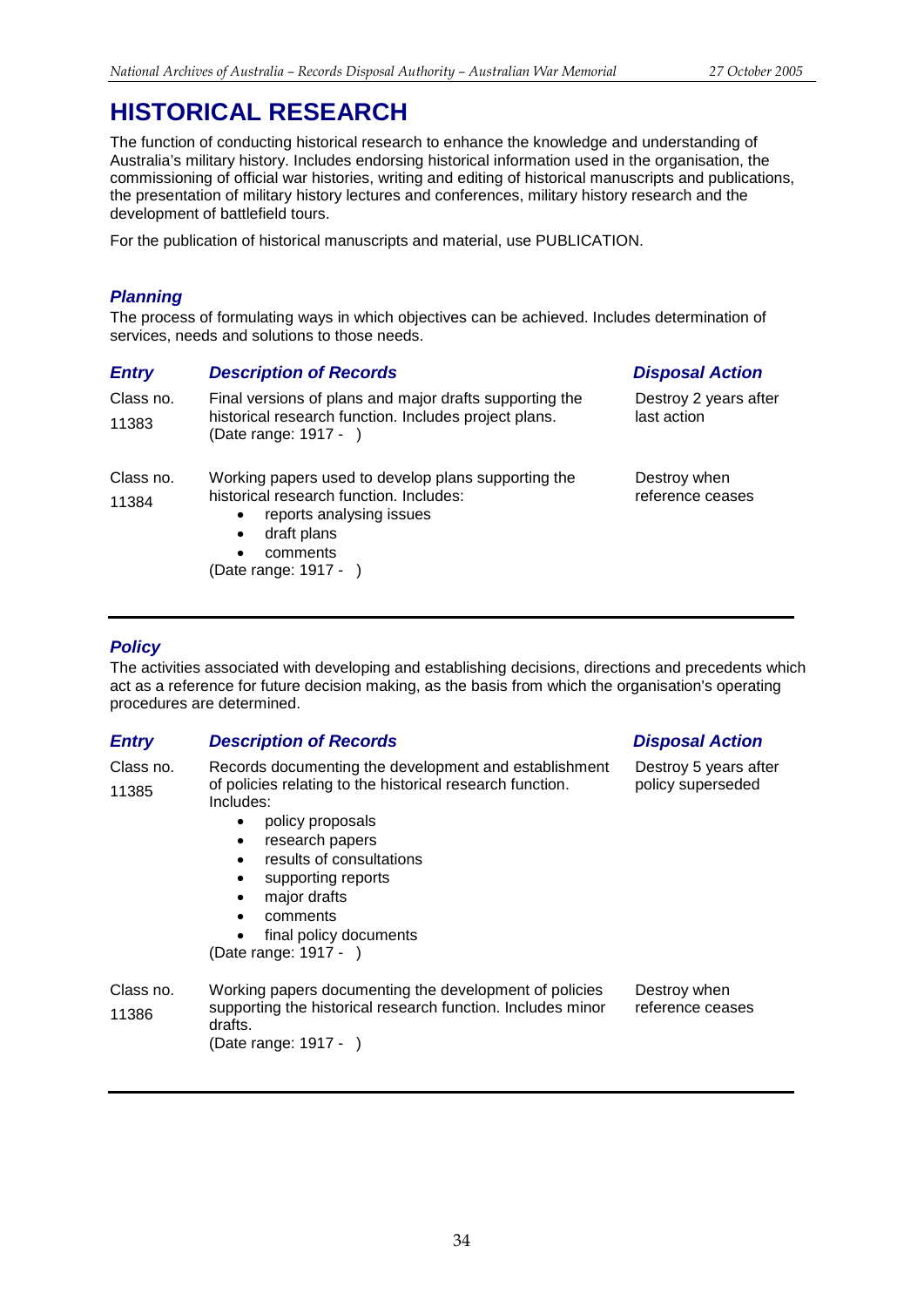The function of conducting historical research to enhance the knowledge and understanding of Australia's military history. Includes endorsing historical information used in the organisation, the commissioning of official war histories, writing and editing of historical manuscripts and publications, the presentation of military history lectures and conferences, military history research and the development of battlefield tours.

For the publication of historical manuscripts and material, use PUBLICATION.

## *Procedures*

Standard methods of operating laid down by an organisation according to formulated policy.

| <b>Entry</b>       | <b>Description of Records</b>                                                                                                                                                             | <b>Disposal Action</b>                        |
|--------------------|-------------------------------------------------------------------------------------------------------------------------------------------------------------------------------------------|-----------------------------------------------|
| Class no.<br>11387 | Master set of manuals, handbooks, directives and<br>guidelines detailing procedures supporting the historical<br>research function.<br>(Date range: 1917 - )                              | Destroy when<br>procedures are<br>superseded  |
| Class no.<br>11388 | Working papers documenting the development of<br>procedures supporting the historical research function.<br>Includes:<br>draft procedures<br>comments<br>$\bullet$<br>(Date range: 1917 - | Destroy when<br>procedures are<br>promulgated |

## *Project Management*

The activities involved in managing projects.

## *Entry Description of Records Disposal Action*

Class no. 11389 Records documenting the management of projects supporting the historical research function. Includes:

- progress reports
- project schedules

• notes on meetings with stakeholders (Date range: 1996 - )

Destroy 2 years after last action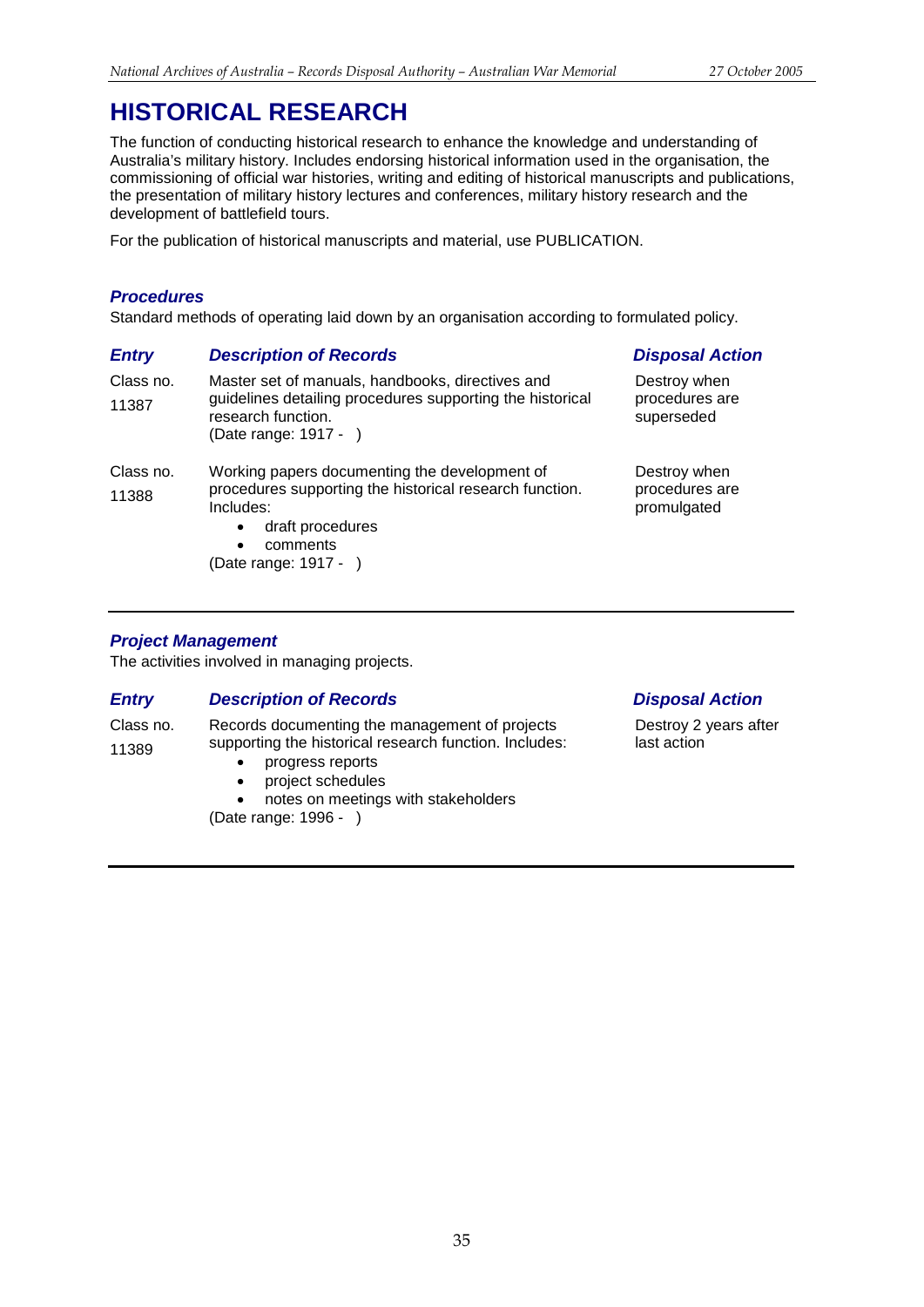The function of conducting historical research to enhance the knowledge and understanding of Australia's military history. Includes endorsing historical information used in the organisation, the commissioning of official war histories, writing and editing of historical manuscripts and publications, the presentation of military history lectures and conferences, military history research and the development of battlefield tours.

For the publication of historical manuscripts and material, use PUBLICATION.

## *Reporting*

The processes associated with initiating or providing a formal response to a situation or request (either internal, external or as a requirement of corporate policies), and to provide formal statements or findings of the results of the examination or investigation. Includes agenda, briefing, business, discussion papers, proposals, reports, reviews and returns.

| <b>Description of Records</b>                                                                                                                                  | <b>Disposal Action</b>               |
|----------------------------------------------------------------------------------------------------------------------------------------------------------------|--------------------------------------|
| Final versions of monthly reports documenting the activities<br>supporting the historical research function.<br>(Date range: 1917 - )                          | Disposal not<br>authorised           |
| Final versions of historical interpretation reports. Includes:<br>analysis of historical events and/or battlefields<br>photos<br>maps<br>(Date range: 1917 - ) | Disposal not<br>authorised           |
| Final versions of other internal and external reports<br>supporting the historical research function.<br>(Date range: 1917 - )                                 | Destroy 5 years after<br>last action |
| Final versions of statistical reports relating to the historical<br>research function and submitted to other agencies.<br>(Date range: 1917 - )                | Destroy 1 year after<br>last action  |
| Working papers documenting the development of all<br>reports. Includes:<br>drafts<br>comments<br>٠<br>(Date range: 1917 - )                                    | Destroy when<br>reference ceases     |
|                                                                                                                                                                |                                      |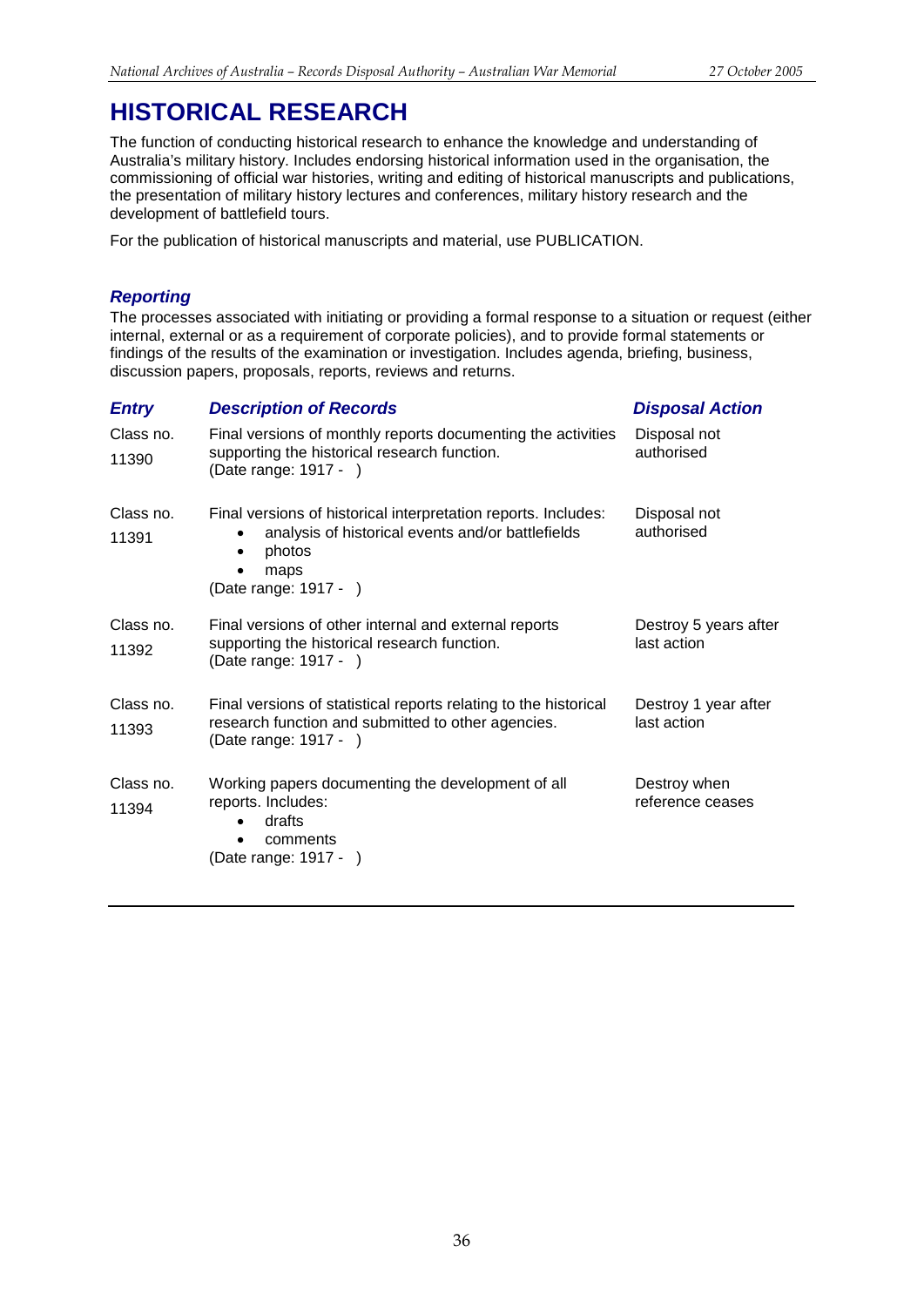The function of conducting historical research to enhance the knowledge and understanding of Australia's military history. Includes endorsing historical information used in the organisation, the commissioning of official war histories, writing and editing of historical manuscripts and publications, the presentation of military history lectures and conferences, military history research and the development of battlefield tours.

For the publication of historical manuscripts and material, use PUBLICATION.

## *Research*

The activities involved in investigating or enquiring into a subject or area of interest in order to discover facts, principles etc. Used to support development of projects, standards, guidelines etc and the business activities of the organisation in general. Includes following up enquiries relating to organisational programs, projects, working papers, literature searches etc.

*For the writing of a manuscript or paper supported by research, use HISTORICAL RESEARCH – Writing.*

*For publication of a research project, use PUBLICATION.*

## *Entry Description of Records Disposal Action*

| Class no.<br>11395 | Records documenting significant research that substantially<br>enhances the knowledge and understanding of military<br>history.<br>(Date range: 1917 - ) | Retain as national<br>archives |
|--------------------|----------------------------------------------------------------------------------------------------------------------------------------------------------|--------------------------------|
| Class no.<br>11396 | Records documenting other research into military history.<br>Includes:<br>oral histories<br>$\bullet$<br>interviews<br>$\bullet$<br>(Date range: 1917 -  | Disposal not<br>authorised     |

## *Submissions*

The preparation and submission of a formal statement (eg report, statistics, etc) supporting a case or opinion held by the organisation which is submitted to another organisation, or within the organisation, for the purpose of either gain or support.

## *Entry Description of Records Disposal Action*

Class no. 11397 Records documenting the preparation of agency submissions seeking support for projects relating to the historical research function. Includes successful and unsuccessful submissions. (Date range: 1917 - )

> *For final versions of submission made to higher authorities such as Minister and other government bodies, use GOVERNMENT RELATIONS – Submissions.*

*For final versions of submissions made to the agency's council, use COUNCIL MANAGEMENT – Council Meetings.*

Disposal not authorised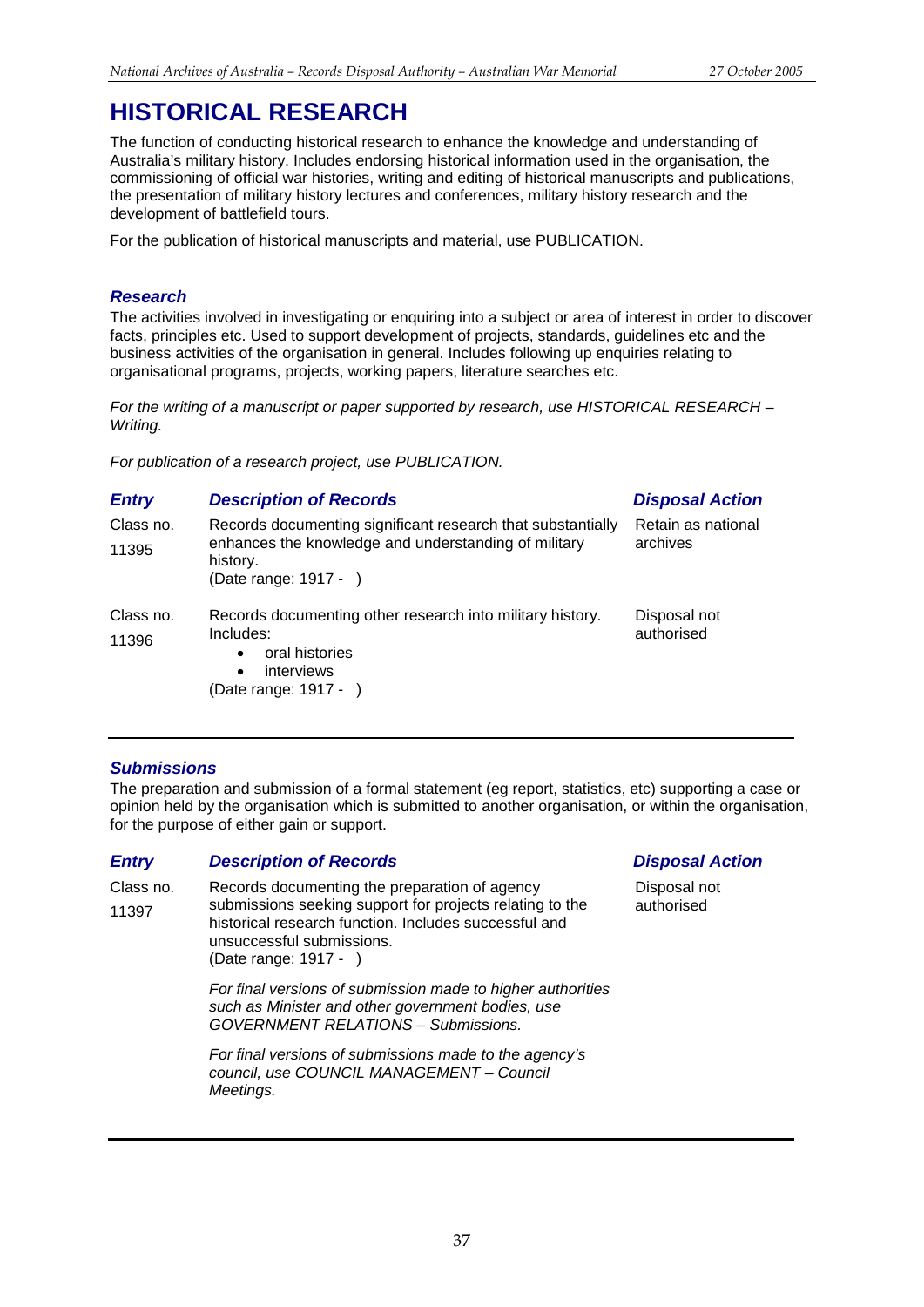The function of conducting historical research to enhance the knowledge and understanding of Australia's military history. Includes endorsing historical information used in the organisation, the commissioning of official war histories, writing and editing of historical manuscripts and publications, the presentation of military history lectures and conferences, military history research and the development of battlefield tours.

For the publication of historical manuscripts and material, use PUBLICATION.

## *Tours*

The activities associated with planning, developing and conducting battlefield tours. Includes the writing of scripts and itineraries.

*For agreements with tour operators to manage bookings of flights, accommodation, etc use COMMERCIAL SERVICES – Agreements.*

## *Entry Description of Records Disposal Action*

| Class no.<br>11398 | Records documenting the development and management<br>of battlefield tours. Includes:<br>correspondence between participating agencies<br>$\bullet$<br>collection of background information, such as maps<br>٠<br>and guides<br>tour scripts<br>$\bullet$<br>itineraries<br>$\bullet$<br>(Date range: 1917 - ) | Destroy 5 years after<br>last action |
|--------------------|----------------------------------------------------------------------------------------------------------------------------------------------------------------------------------------------------------------------------------------------------------------------------------------------------------------|--------------------------------------|
| Class no.<br>11399 | Final versions of tour debriefs reporting on the organisation<br>of the tour and identifying positive aspects and problems.<br>(Date range: 1917 -                                                                                                                                                             | Destroy 5 years after<br>last action |
|                    | For interpretation reports of the tour, use HISTORICAL<br>RESEARCH - Reporting.                                                                                                                                                                                                                                |                                      |
| Class no.<br>11400 | Working papers relating to the development and<br>management of battlefield tours. Includes:<br>drafts<br>$\bullet$<br>comments<br>(Date range: 1917 - )                                                                                                                                                       | Destroy when<br>reference ceases     |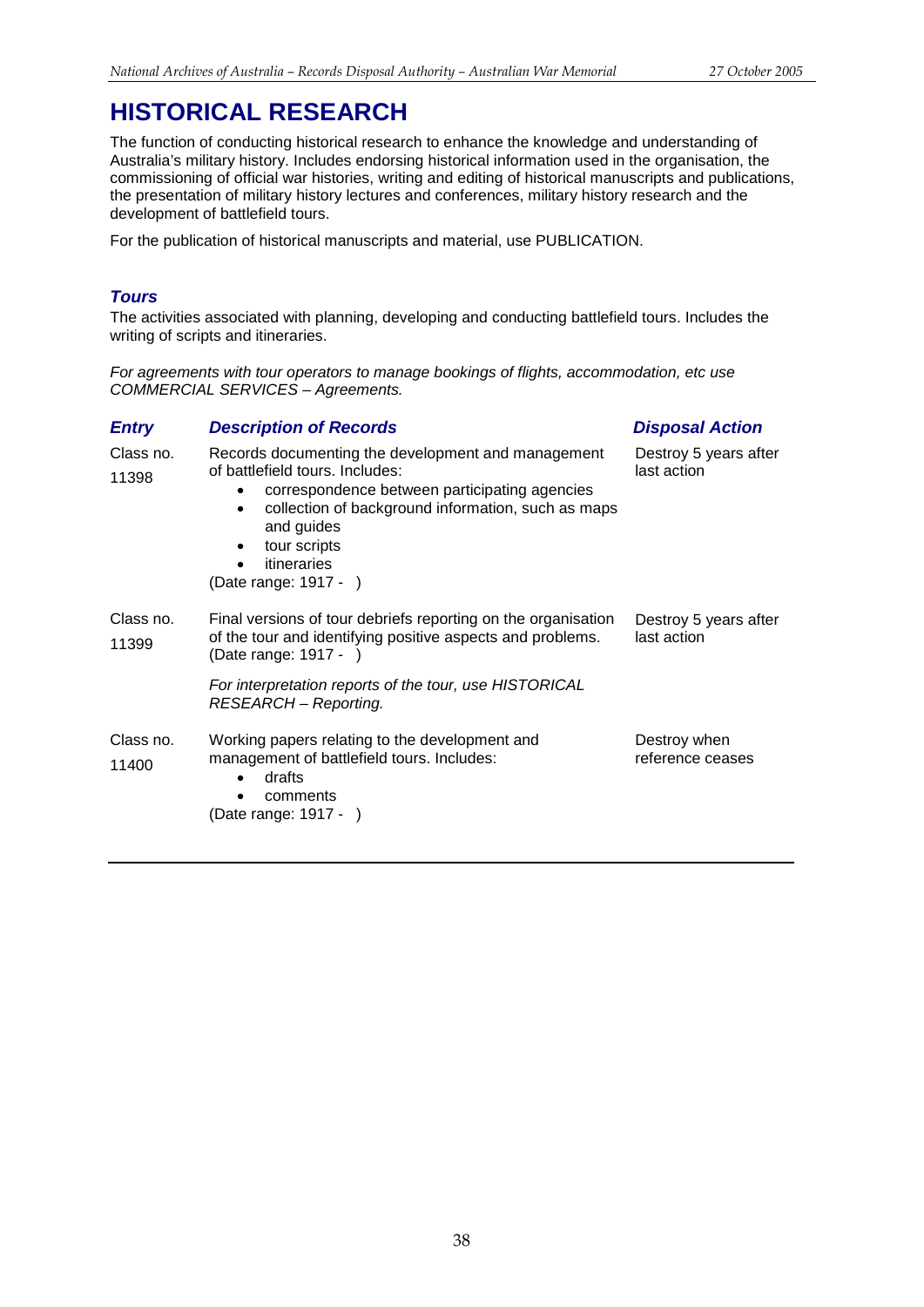The function of conducting historical research to enhance the knowledge and understanding of Australia's military history. Includes endorsing historical information used in the organisation, the commissioning of official war histories, writing and editing of historical manuscripts and publications, the presentation of military history lectures and conferences, military history research and the development of battlefield tours.

For the publication of historical manuscripts and material, use PUBLICATION.

## *Writing*

The activities associated with writing, editing and preparing historical manuscripts.

*For research conducted to support the writing activity, use HISTORICAL RESEARCH – Research.*

| <b>Entry</b>       | <b>Description of Records</b>                                                                                                                                                                                     | <b>Disposal Action</b>               |
|--------------------|-------------------------------------------------------------------------------------------------------------------------------------------------------------------------------------------------------------------|--------------------------------------|
| Class no.<br>11401 | Final versions of manuscripts supporting the historical<br>research function.<br>(Date range: 1917 - )                                                                                                            | Disposal not<br>authorised           |
| Class no.<br>11402 | Major drafts of manuscripts supporting the historical<br>research function and circulated internally and externally<br>for comment and vetting. Includes comments and other<br>feedback.<br>(Date range: 1917 - ) | Disposal not<br>authorised           |
| Class no.<br>11403 | Working drafts of manuscripts supporting the historical<br>research function.<br>(Date range: 1917 - )                                                                                                            | Destroy 2 years after<br>last action |
| Class no.<br>11404 | Records documenting the editing of manuscripts.<br>(Date range: 1917 -                                                                                                                                            | Destroy 2 years after<br>publication |